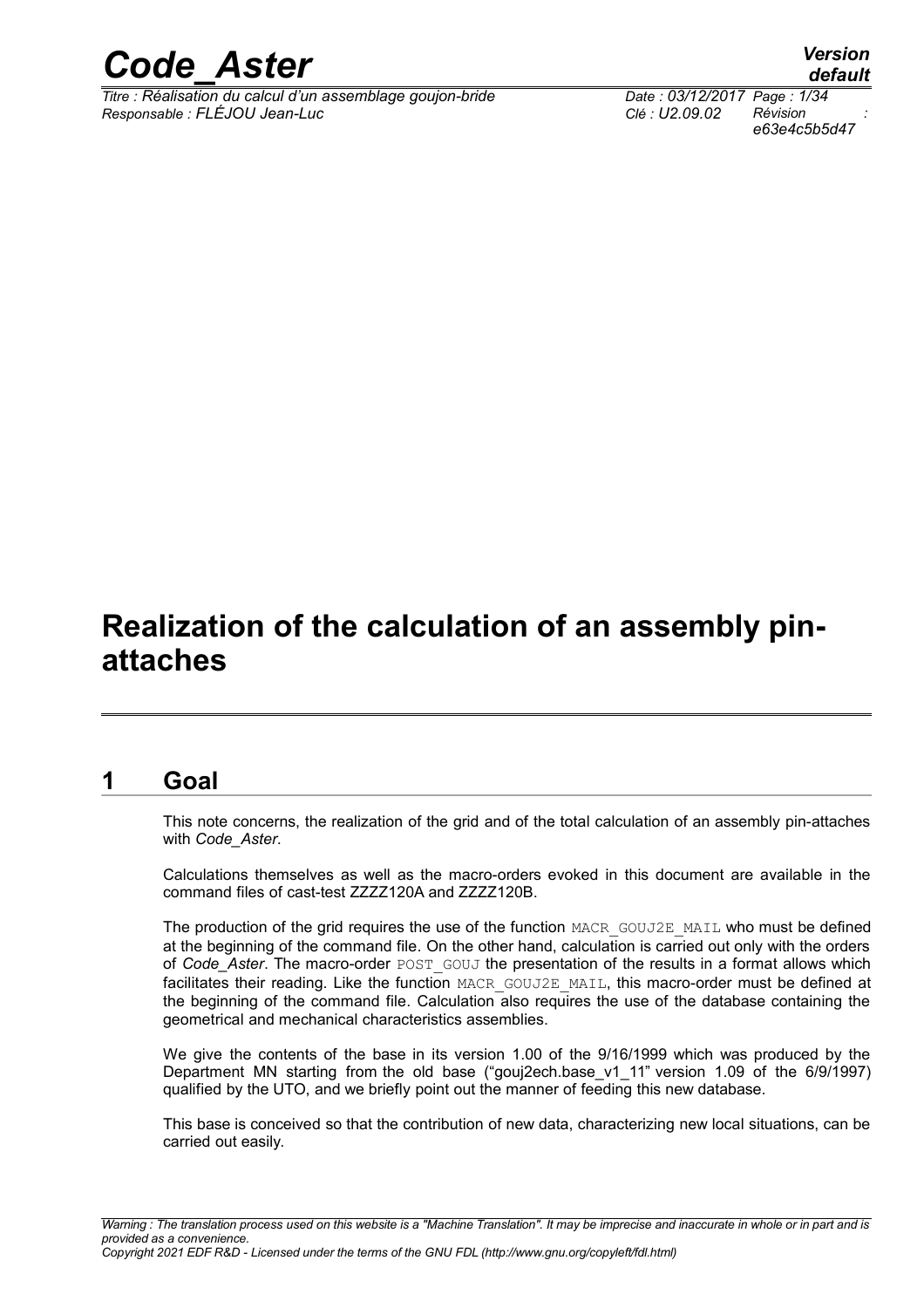*Titre : Réalisation du calcul d'un assemblage goujon-bride Date : 03/12/2017 Page : 2/34 Responsable : FLÉJOU Jean-Luc Clé : U2.09.02 Révision :*

*e63e4c5b5d47*

## **2 Introduction**

This note concerns, the use of the function  $max$  gouj2e mail and of the macro-order POST GOUJ who allow, respectively, to carry out the grid of an assembly pin-attaches and post-to treat the results of a mechanical calculation carried out with the classical orders of *Code\_Aster*. Calculation also requires the use of the database containing the geometrical and mechanical characteristics assemblies.

Initially we describe the function macr\_gouj2e\_mail and the macro-order POST\_GOUJ. The text of these macro-orders as their catalogues are available in the command files of CAS-tests ZZZZ120A and ZZZZ120B.

In the second part we detail the contents of the profile of study and the command file. We continue by specifying the manner of using the function macr\_gouj2e\_mail, the macro-order POST\_GOUJ and the classical orders to carry out the grid and the total calculation of an assembly pin-attaches. To finish, we describe the contents of the file of results  $(z_{\text{result}})$  before quickly approaching the contents of the file of message (.mess).

The last part is devoted to the database of the geometrical and mechanical characteristics of the pins. We follow the curves of behavior of the nets as well as the organization of the various data. We give the contents of the base in its version 1.00 of the 9/16/1999 which was produced by the Department MN. Lastly, we briefly point out the manner of feeding this database.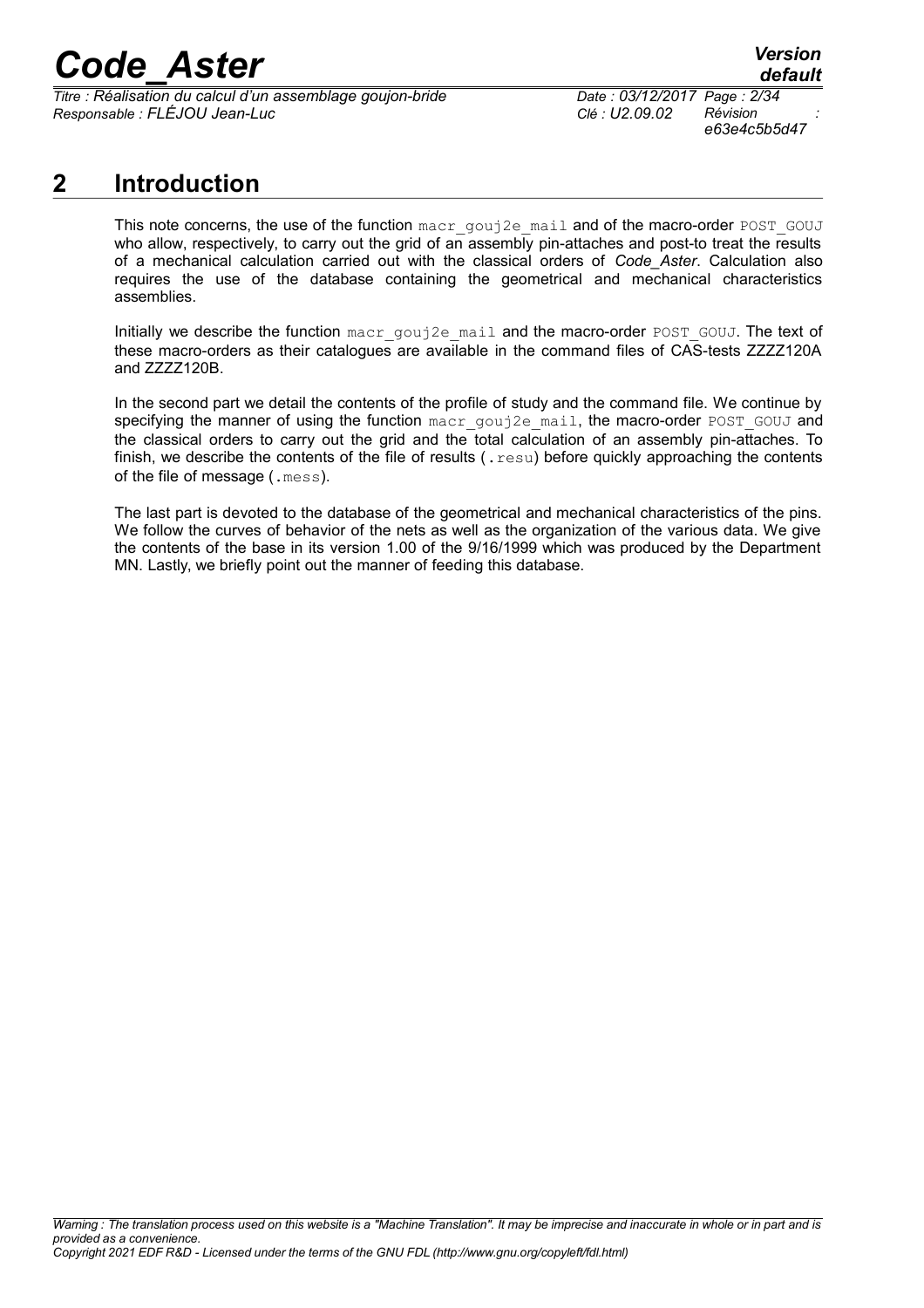*Titre : Réalisation du calcul d'un assemblage goujon-bride Date : 03/12/2017 Page : 3/34 Responsable : FLÉJOU Jean-Luc Clé : U2.09.02 Révision :*

## **3 Description of the function macr\_gouj2e\_mail**

### **3.1 Goal of macr\_gouj2e\_mail**

To create the command files GIBI in units UNITD and UNITP.

### **3.2 Syntax**

Macr gouj2e mail

| $\overline{\mathbf{r}}$<br>$\blacklozenge$ TYPE | $=$ / 'M33',                                  | [TXM]           |
|-------------------------------------------------|-----------------------------------------------|-----------------|
|                                                 | / $^{\prime}$ M64',                           |                 |
|                                                 | / $'$ M90',                                   |                 |
|                                                 | / $'M115'$ ,                                  |                 |
|                                                 | / $'M155'$ ,                                  |                 |
|                                                 | / $'M180'$ ,<br>/ $'M186'$ ,                  |                 |
|                                                 |                                               |                 |
| ♦ ALTERNATIVE<br>[TXM]                          | $=$ / $With'$ ,                               |                 |
|                                                 | / $'B'$ ,                                     |                 |
|                                                 | / $'$ It,                                     |                 |
|                                                 | / $'$ Of,<br>/ $E',$                          |                 |
|                                                 | $/$ $\Gamma'$ ,                               |                 |
|                                                 | / $\sqrt{G'}$ ,                               |                 |
|                                                 | / $'$ H',                                     |                 |
|                                                 | / $\mathbb{I}^{\prime}$ ,<br>/ $\mathbb{I}$ , |                 |
|                                                 | / $'K'$ ,                                     |                 |
|                                                 | / $'$ It,                                     |                 |
|                                                 | / $'$ Me,                                     |                 |
|                                                 | $/$ ,                                         |                 |
|                                                 | / $'0'$ ,<br>/ $'P'$ ,                        |                 |
|                                                 | / $^{\prime}$ $^{\prime}$ $^{\circ}$ ,        |                 |
|                                                 | / $\,^{\prime}$ \R' ,                         |                 |
|                                                 | $/ \Delta$                                    |                 |
|                                                 | / 'You,                                       |                 |
|                                                 | / $'U'$ ,<br>$\sqrt{V'}$                      |                 |
|                                                 | / $\sqrt{W'}$ ,                               |                 |
|                                                 | / $'X'$ ,                                     |                 |
|                                                 | / Y'                                          |                 |
|                                                 | $/$ 'Z',                                      |                 |
| $\blacklozenge$ NB FILET                        | $=$ Nf,                                       | $[1]$           |
| $\blacklozenge$ H CORP BRID                     | = H corps bride,                              | [R]             |
| $\blacklozenge$ R EXT BRID                      | $=$ Reb,                                      | [R]             |
| H HAUT BRID<br>♦                                | $=$ / H haut bride,<br>/ $0.0D0$ ,            | [R]             |
| $\lozenge$ H_BAS_BRID                           | $=$ / H_bas_bride,                            | [DEFECT]<br>[R] |
|                                                 | / $0.0D0,$                                    | [DEFECT]        |
| ♦ FILET ABST                                    | Numero filet,<br>$=$                          | $[L I]$         |

*Warning : The translation process used on this website is a "Machine Translation". It may be imprecise and inaccurate in whole or in part and is provided as a convenience.*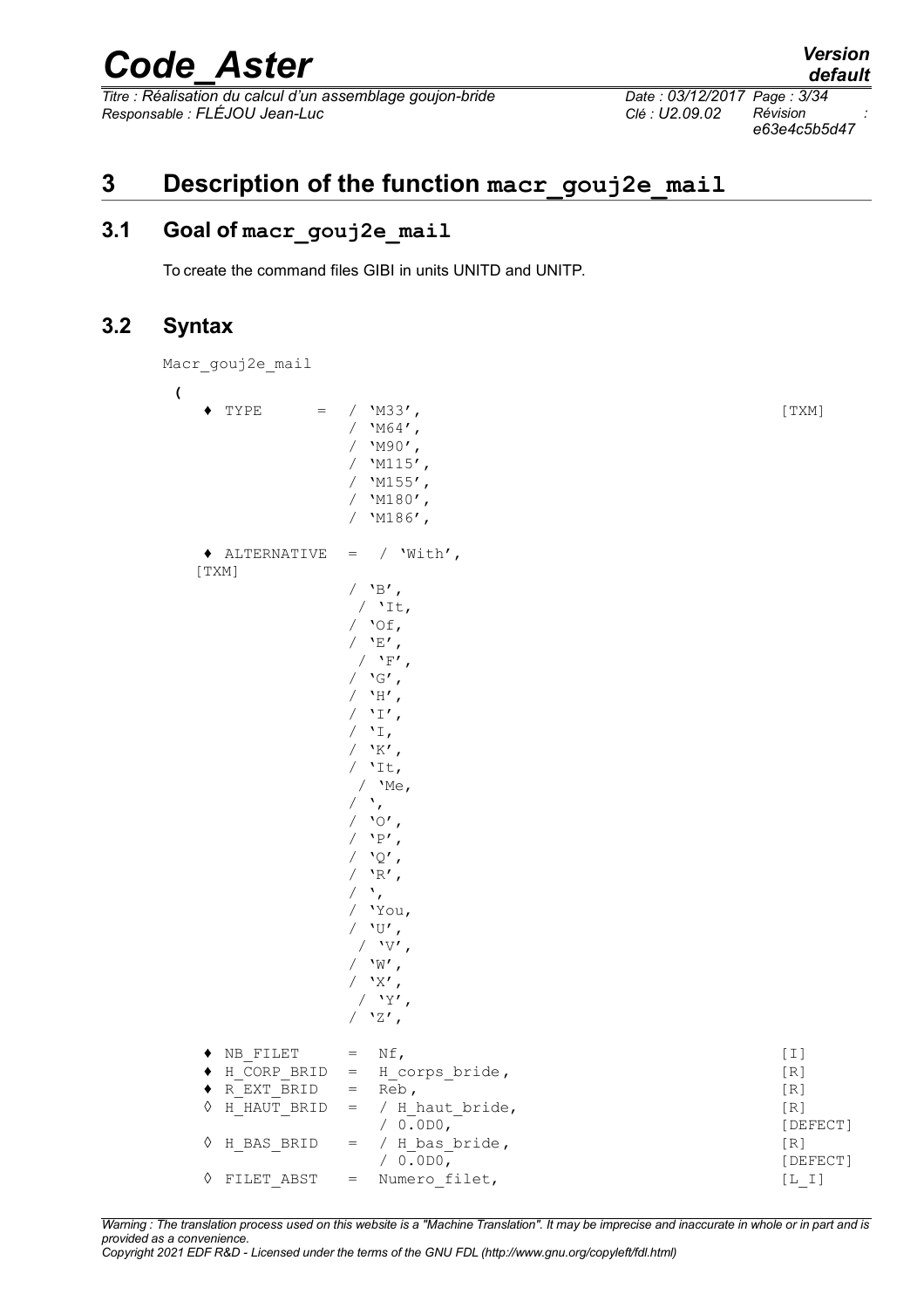| <b>Code Aster</b> | <b>Version</b> |
|-------------------|----------------|
|                   | default        |

**)**

| Titre : Réalisation du calcul d'un assemblage goujon-bride | Date: 03/12/2017 Page: 4/34 |          |  |
|------------------------------------------------------------|-----------------------------|----------|--|
| Responsable : FLÉJOU Jean-Luc                              | Clé : U2.09.02              | Révision |  |

|                                               | uciaull                  |
|-----------------------------------------------|--------------------------|
| Date: 03/12/2017 Page: 4/34<br>Clé : U2.09.02 | Révision<br>e63e4c5b5d47 |
|                                               | $\lceil 1 \rceil$        |

 $\bullet$  UNITP = 71,

 $\triangleleft$  UNITD = 70,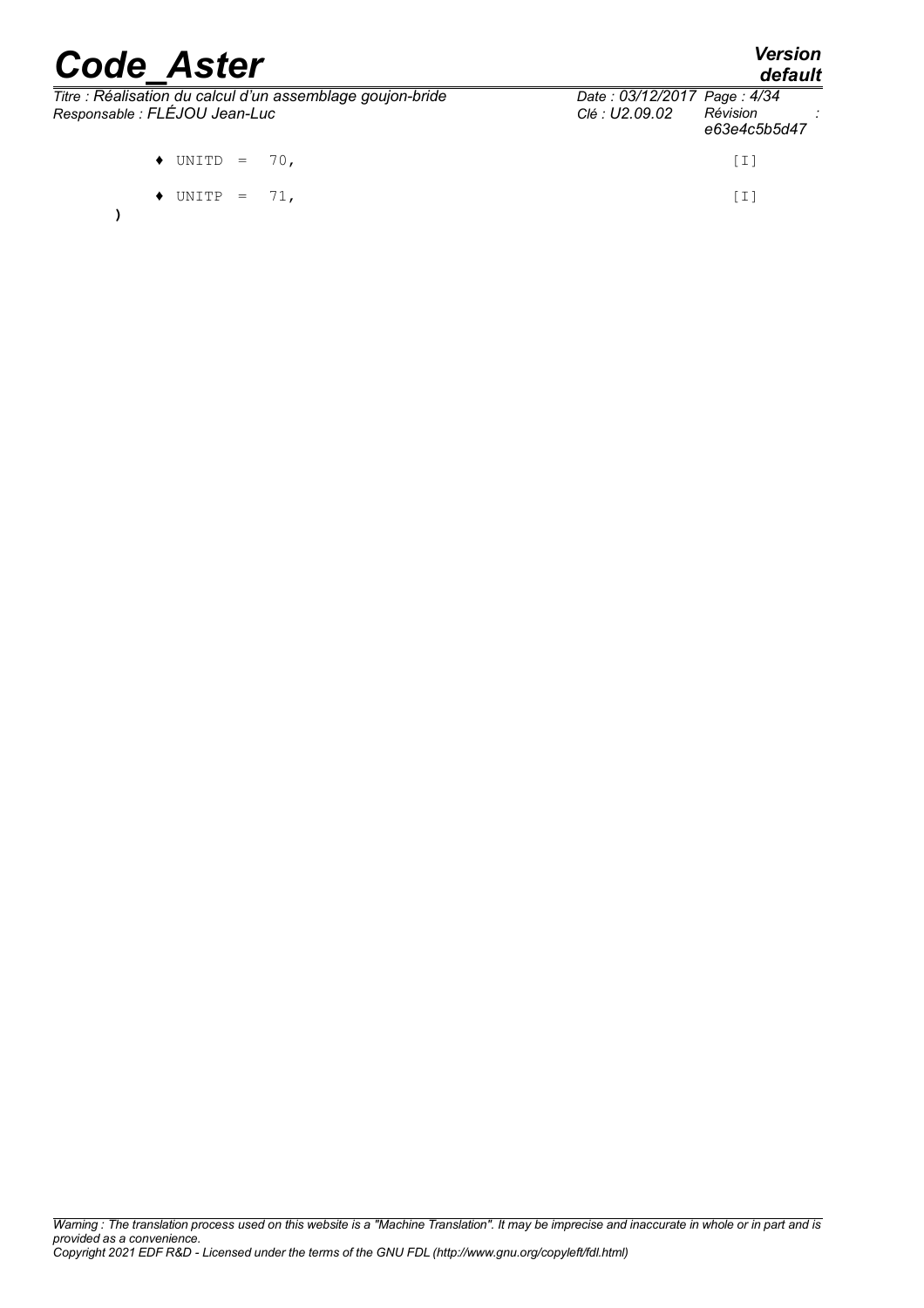*Titre : Réalisation du calcul d'un assemblage goujon-bride Date : 03/12/2017 Page : 5/34 Responsable : FLÉJOU Jean-Luc Clé : U2.09.02 Révision :*

*e63e4c5b5d47*

## **3.3 Geometrical definition of the assembly pin-attaches**

The assemblies pin-supports which are concerned here are those which maintain the lid of tank or the plate of the inspection pit closed.





The ray interns support, the external ray of the pin as well as the step or the height of a net is sizes characteristic of a given assembly. These three last sizes are thus not accessible to the user.

All dimensions (lengths) must be given in **millimetres**. If the user gives values to the heights from the top of support and of the bottom of support, those cannot be lower than a millimetre.

### **3.4 Operands**

#### **3.4.1 Operand TYPE**

 $\blacklozenge$  TYPE  $=$  /  $\blacktriangleright$   $\blacktriangleright$   $\blacktriangleright$   $\blacktriangleright$   $\blacktriangleright$   $\blacktriangleright$   $\blacktriangleright$   $\blacktriangleright$   $\blacktriangleright$   $\blacktriangleright$   $\blacktriangleright$   $\blacktriangleright$   $\blacktriangleright$   $\blacktriangleright$   $\blacktriangleright$   $\blacktriangleright$   $\blacktriangleright$   $\blacktriangleright$   $\blacktriangleright$   $\blacktriangleright$   $\blacktriangleright$   $\blacktriangleright$   $\blacktriangleright$   $\blacktriangleright$   $\blacktriangleright$   $\$ / 'M64', / 'M90',  $M115'$ , 'M155', / 'M180', / 'M186',

This operand makes it possible to indicate the type of characteristics which one wants to include, for example the type 'M186' corresponds to the pin of lid of tank of the N4 stage.

*default*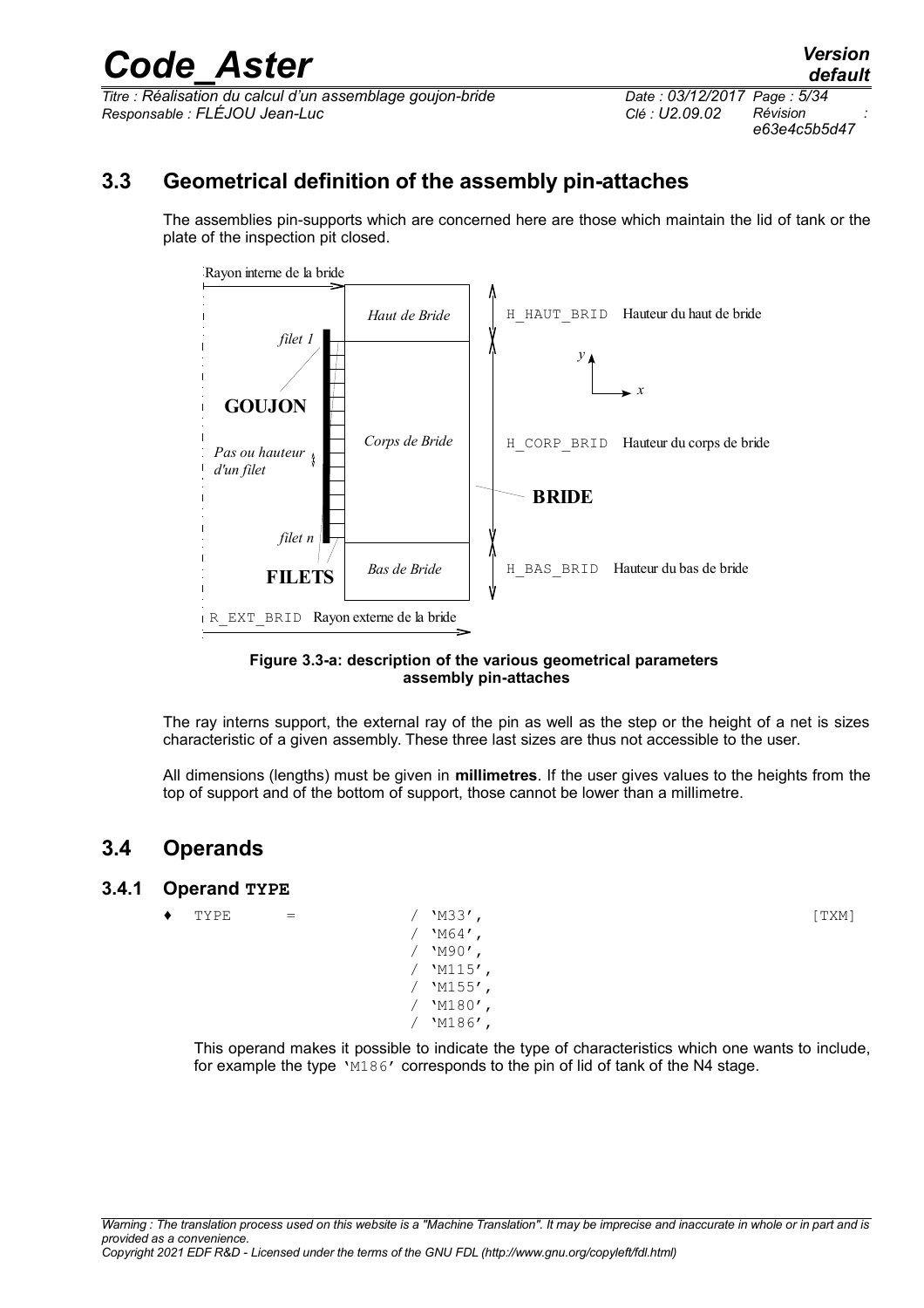*Titre : Réalisation du calcul d'un assemblage goujon-bride Date : 03/12/2017 Page : 6/34 Responsable : FLÉJOU Jean-Luc Clé : U2.09.02 Révision :*

| Date: 03/12/2017 Page: 6/34 |              |  |
|-----------------------------|--------------|--|
| Clé : U2.09.02              | Révision     |  |
|                             | e63e4c5b5d47 |  |

#### **3.4.2 Operand ALTERNATIVE**

 $\triangleleft$  ALTERNATIVE =  $\angle$  'With', [TXM]

| $\overline{a}$       | B',                            |
|----------------------|--------------------------------|
|                      | 'It,                           |
|                      | 'Of,                           |
|                      | E'                             |
|                      | $\mathbf{F}$                   |
|                      | $\mathcal{G}'$                 |
|                      | $\overline{r}$<br>$'_{\rm H'}$ |
|                      |                                |
|                      | $\mathbf{r}$                   |
|                      | `I,                            |
|                      | $'K'$ ,                        |
|                      | `It,                           |
|                      | Ne,                            |
|                      | $\mathbf{r}^{\prime}$          |
|                      | $\overline{O'}$                |
|                      | $\mathbf{P}'$                  |
|                      |                                |
|                      |                                |
|                      | $\frac{1}{2}$<br>$\cdot$ Q'    |
|                      | 'R'                            |
|                      | $\mathbf{r}$                   |
|                      | 'You,                          |
|                      | $\overline{U'}$                |
|                      | $\mathbf{v}$<br>$\mathbf{r}$   |
|                      | $\sqrt{M}$                     |
|                      | $\frac{1}{2}$                  |
| ノノノノノノノノノノノノノノノノノノノノ | `X'<br>`Y'<br>`Z'              |

This operand makes it possible to specify the alternative in the type of characteristic which one wants to include.

#### **3.4.3 Operand NB\_FILET**

| ▲ | 모 T T 모 모<br>NR | $-1$<br>N t | - |
|---|-----------------|-------------|---|
|   |                 |             |   |

Theoretical full number of nets of an assembly pin-attaches.

#### **3.4.4 Operand H\_CORP\_BRID**

◆ H\_CORP\_BRID = H\_corps\_bride [R]

Height of the body of support in millimetres. The body of support is the part of the support which is in catch with the nets.

#### **3.4.5 Operand R\_EXT\_BRID**

| $\bullet$ | <b>RRTD</b><br>F.XT<br>R | $\sim$<br>$=$<br>$R \subseteq$<br>__ |  |
|-----------|--------------------------|--------------------------------------|--|
|-----------|--------------------------|--------------------------------------|--|

Value of the ray external of the support in millimetres.

#### 3.4.6 Operand **H** HAUT BRID

◊ H\_HAUT\_BRID = H\_haut\_bride [R] Height from the top of support in millimetres.

#### **3.4.7 Operand H\_BAS\_BRID**

◊ H\_BAS\_BRID = H\_bas\_bride [R] Height of the bottom of support in millimetres.

*Warning : The translation process used on this website is a "Machine Translation". It may be imprecise and inaccurate in whole or in part and is provided as a convenience.*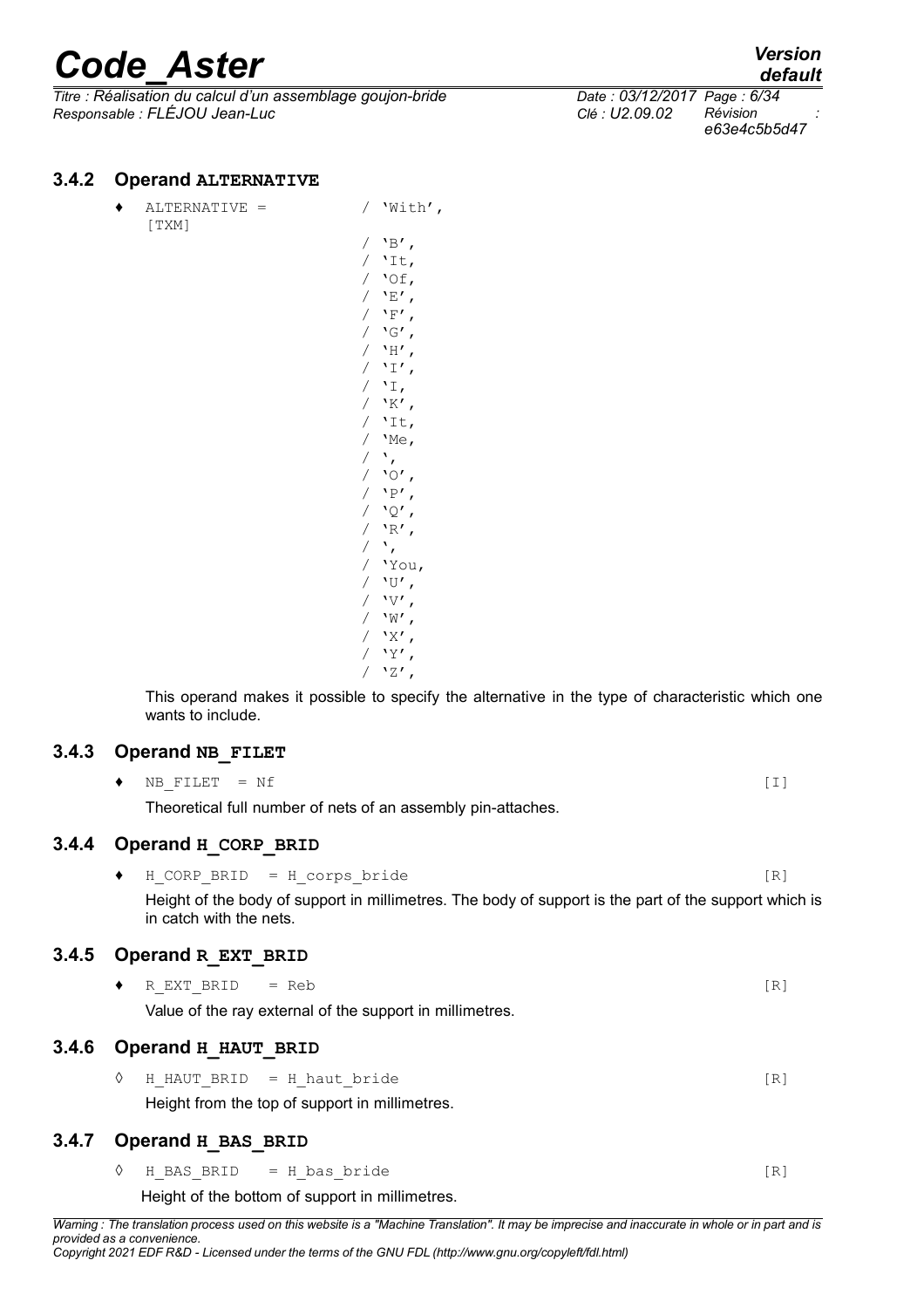*Titre : Réalisation du calcul d'un assemblage goujon-bride Date : 03/12/2017 Page : 7/34 Responsable : FLÉJOU Jean-Luc Clé : U2.09.02 Révision :*

*e63e4c5b5d47*

#### **3.4.8 Operand FILET\_ABST**

◊ FILET\_ABST = Numero\_filet [L\_I]

This keyword makes it possible to indicate the list of the nets absent, if it is necessary (see [Figure 3.3-a]).

#### **3.4.9 Operand UNITD**

 $\bullet$  UNITD = 70 [I]

Number of the logical unit which contains the parameters user and the beginning of the file containing the instructions of grid (gouj1.datg).

#### **3.4.10 Operand UNITP**

 $\bullet$  UNITP = 71 [I]

Number of the logical unit which contains the instructions of elimination of the possible nets absent and the end of the file containing the instructions of grid  $(gouj2.data)$ .

#### **Note:**

*Files fort.70 (*UNITD = 70*) and fort.71 (*UNITP = 71*) are carried out in a way connected by GIBI by the means of instruction GIBI: "OPTI GIFT '. /fort.71'; " which is at the end of the file* gouj1.datg*, therefore file fort.70. Two keywords* **UNITD** *and* **UNITP** *are well informed at the time of the definition of the function macr\_gouj2e\_mail*.

### **3.5 Example**

```
INCLUDE (UNIT = 38,)
TYPE = 'M155'ALTERNATIVE = 'with'NB FILET = 56H CORP BRID = 225.0
R EXT BRID = 140.0
H HAUT BRID = 200.0
HBAS BRID = 0.0
FILET ABST = (3, 4, )macr_gouj2e_mail (STANDARD, ALTERNATIVE, NB_FILET, H_CORPS_BRID, R_EXT_BRID,
                 H_HAUT_BRID, H_BAS_BRID, FILET_ABST,)
loc_outils=aster.repout ()
EXEC_LOGICIEL (LOGICIEL=loc_outils+' gibi',
              ARGUMENT= ( F (NOM PARA=' fort.70'),
                        \overline{F} (NOM PARA=' fort.19')),);
PRE GIBI ()
MAIL=LIRE_MAILLAGE ()
MAIL=DEFI_GROUP (reuse = E-MAIL,
                 MAILLAGE=MAIL,
                CREA GROUP NO= ( F (NOM=' NDFILETS',
                                   GROUP_MA=' CORPSGOU',
                                  CRIT NOEUD=' TOUS')),)
```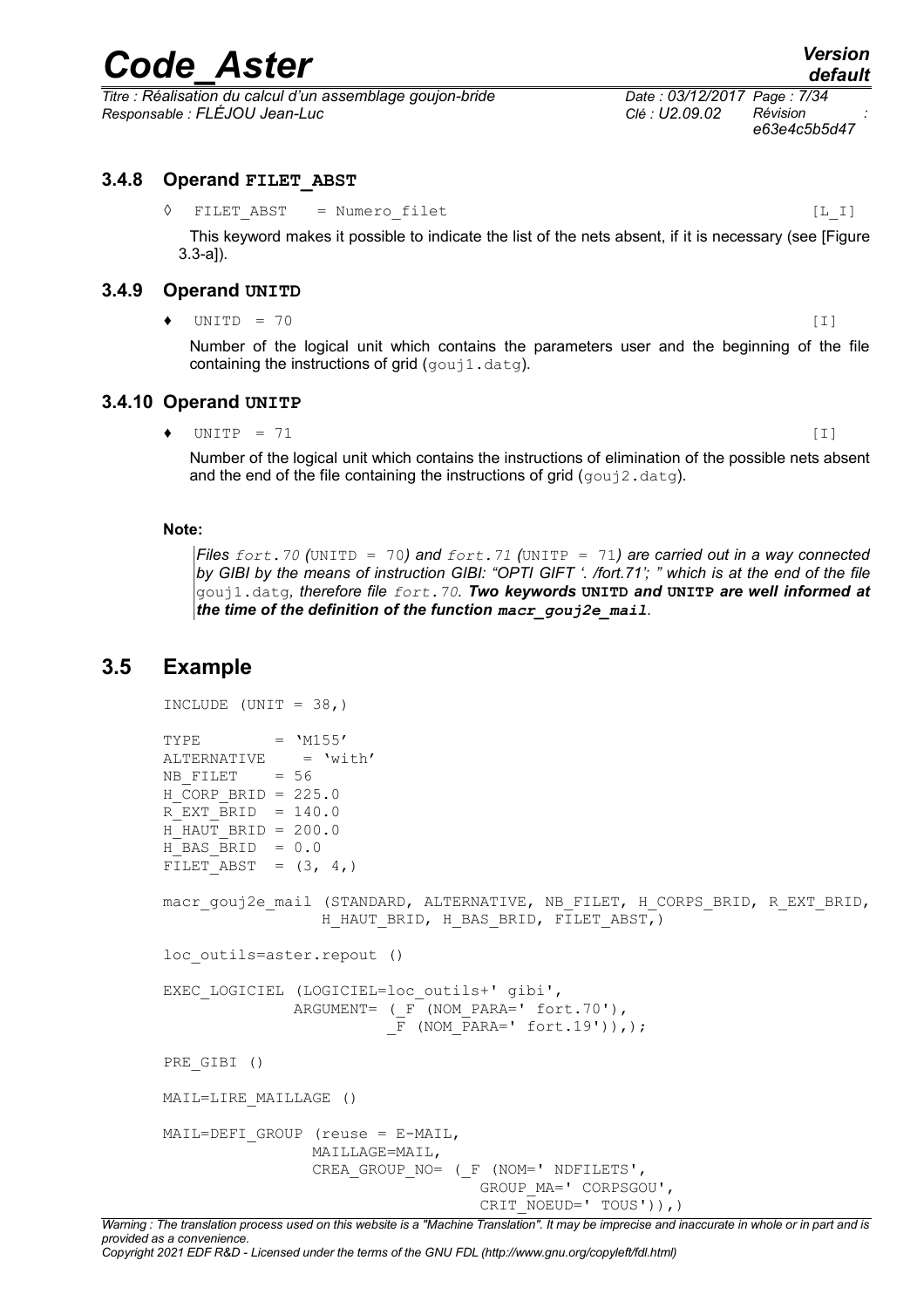*Titre : Réalisation du calcul d'un assemblage goujon-bride Date : 03/12/2017 Page : 8/34 Responsable : FLÉJOU Jean-Luc Clé : U2.09.02 Révision :*



*default*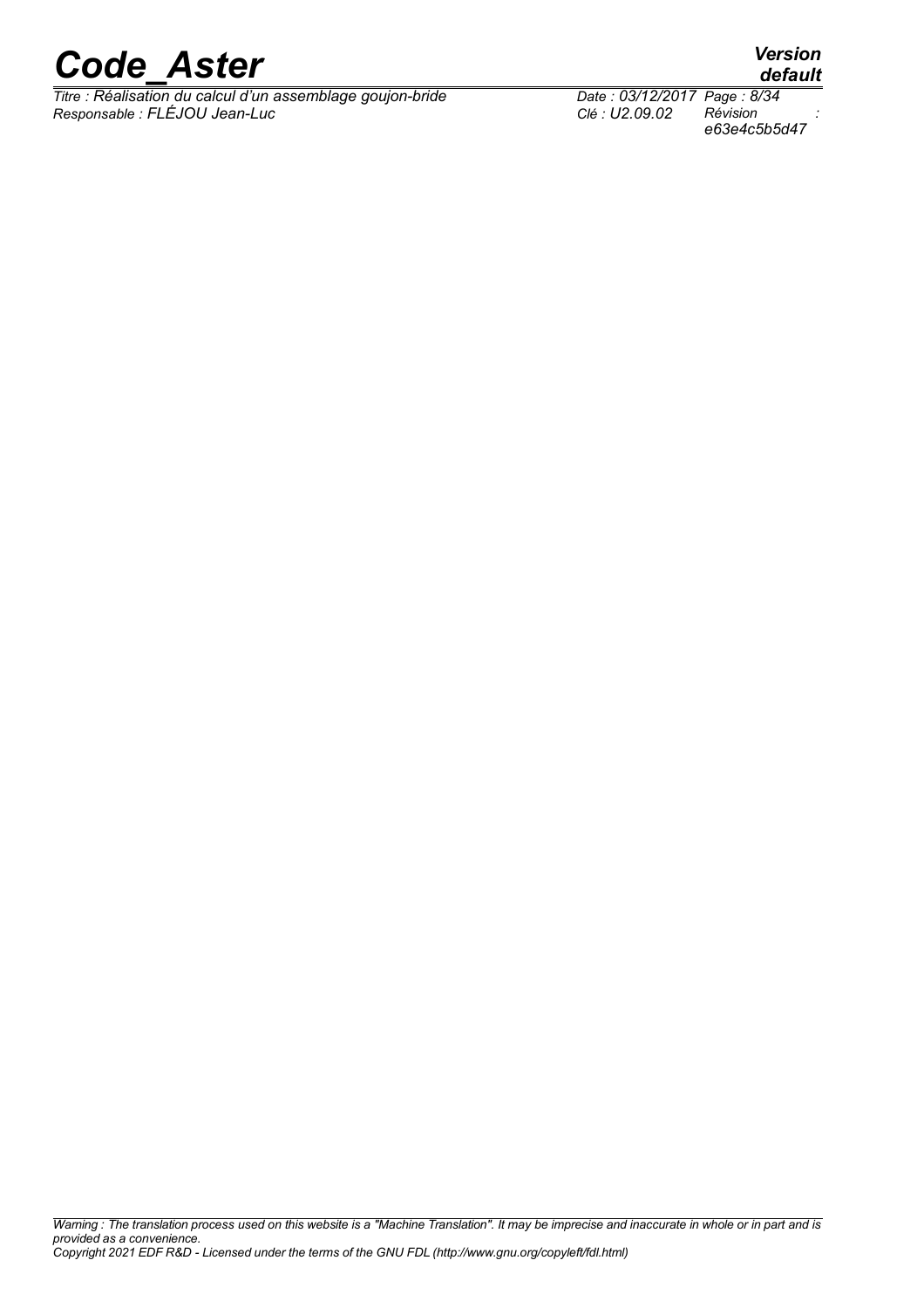*e63e4c5b5d47*

#### **Note:**

*The order* INCLUDE *allows to include the orders which define all the assemblies pin-attaches. The data necessary to construction of the grid are recovered by the function* macr gouj2e mail *starting from the information indicated in the operands:* TYPE *and* ALTERNATIVE *. Operands* UNITD *and* UNITP *are not well informed during the use of the function* macr gouj2e mail because they are it at the time of the definition of the latter. *In the order* EXEC\_LOGICIEL*,* 'gibi' *and* 'gibi2000' *correspond to version 2000 of Gibi on the machine Aster (Alpha Serveur).*

## **4 Description of the macro order POST\_GOUJ**

### **4.1 Goal of POST\_GOUJ**

To carry out the post treatment in a specific format.

To transform a table created by POST RELEVE T in a table of a specific format of type table sdaster. The table of the type table sdaster contains the parameters 'NUMÉRIQUE FILET', 'NODES' (number of node corresponding to the number of net), 'NUMÉRIQUE ORDRE' (corresponding to the increment of load), 'REACTION' (reaction of the nets) and 'REACTION CUM' (cumulated reaction of the nets in %).

Product a structure of data of the type table sdaster.

### **4.2 Syntax**

ntab [table\_sdaster] = POST\_GOUJ **(**  $TABLE = tabl$  post rele ,  $[TXM]$ **)**

### **4.3 Operand**

#### **4.3.1 Operand TABLE**

 $\blacklozenge$   $\blacksquare$  TABLE = [TXM]

This operand makes it possible to indicate the name of the table of the type  $\text{tabl post-rel}$ that one wants to modify.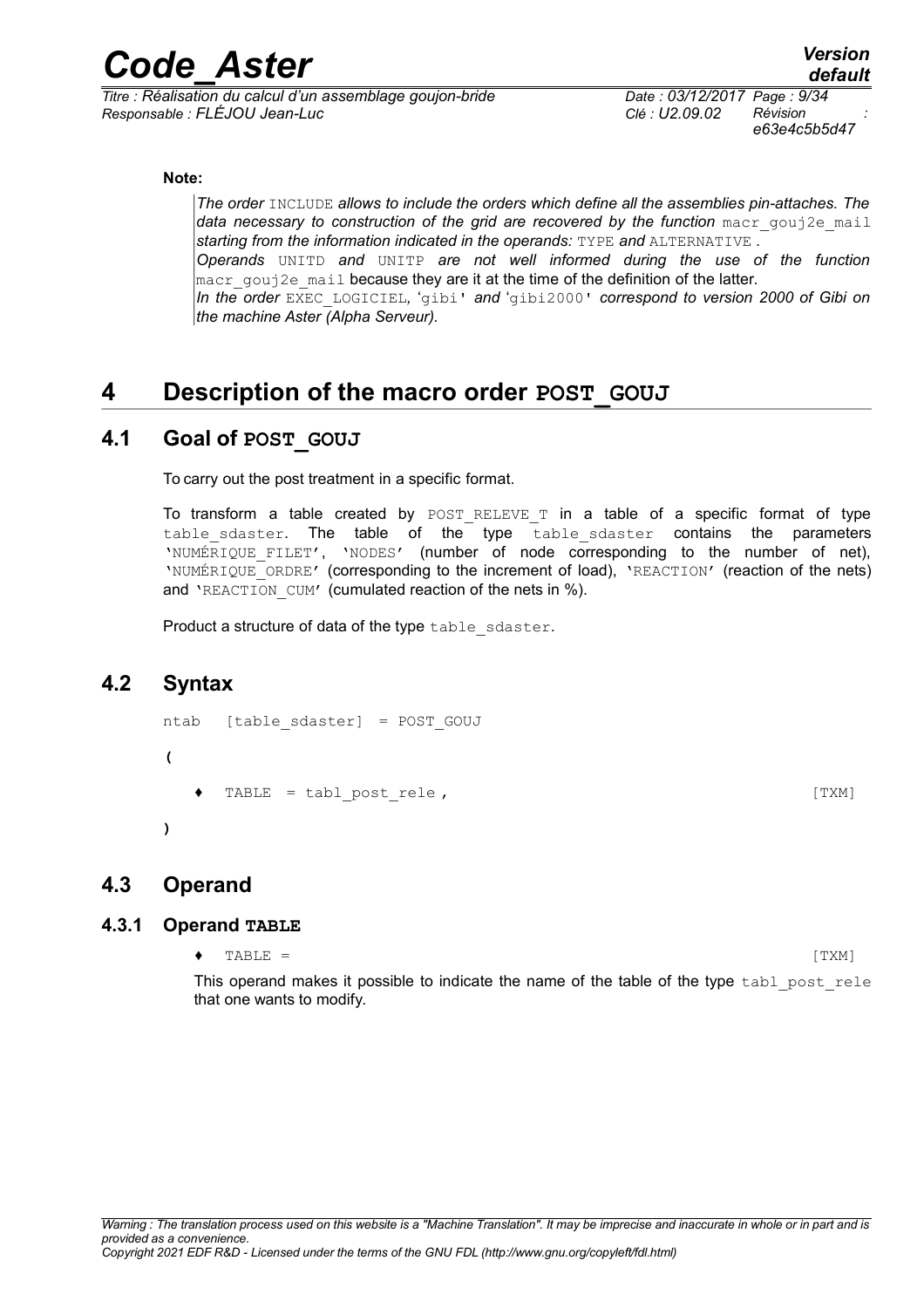*Titre : Réalisation du calcul d'un assemblage goujon-bride Date : 03/12/2017 Page : 10/34 Responsable : FLÉJOU Jean-Luc Clé : U2.09.02 Révision :*

*e63e4c5b5d47*

## **4.4 Example**

TFORC = POST\_RELEVE\_T (  $ACTION = F ($ <br>ENTITLE  $=$  'RESU T1' GROUP NO  $=$  'NDFILETS', RESULT = CALC,<br>NOM CHAM =  $'FC$  $=$  'FORC NODA', TOUT ORDRE =  $'YES'$ ,<br>NOM CMP =  $'DY'$ ,  $V = VDY',$  OPERATION = 'EXTRACTION'  $)$  ) NTFORC = POST\_GOUJ (  $\texttt{TABLE} = \texttt{TFORC}$ , ) IMPR TABLE (TABLE  $=$  NTFORC, NOM\_PARA = ('NUMÉRIQUE\_FILET', 'NODES'),  $FIL\overline{TER}$  =  $F$  ( NOM PARA =  $'NODES'$ ,  $CRI\overline{T}\_{COMP} = 'NON_VIDE'$  $\,$ ,  $\,$ ,  $\,$ ,  $\,$ ,  $\,$ ,  $\,$ ,  $\,$ ,  $\,$ ,  $\,$ ,  $\,$ ,  $\,$ ,  $\,$ ,  $\,$ ,  $\,$ ,  $\,$ ,  $\,$ ,  $\,$ ,  $\,$ ,  $\,$ ,  $\,$ ,  $\,$ ,  $\,$ ,  $\,$ ,  $\,$ ,  $\,$ ,  $\,$ ,  $\,$ ,  $\,$ ,  $\,$ ,  $\,$ ,  $\,$ ,  $\,$ ,  $\,$ ,  $\,$ ,  $\,$ ,  $\,$ ,  $\,$ ,  $FORMAT = 'AGRAF'$  $\overline{\phantom{a}}$ IMPR TABLE (TABLE  $=$  NTFORC, NOM PARA  $=$  ( 'NUMÉRIQUE\_ORDRE', 'NUMÉRIQUE\_FILET', 'REACTION', 'REACTION CUMU'  $\,$ ,  $\,$  $FILTER = F ($ NOM PARA = 'NUMÉRIQUE ORDRE',  $CRIT\_COMP = 'EQ'$  ,  $VALE$ <sub>I</sub> = 1  $\left( \begin{array}{c} 1 \end{array} \right)$ ,  $\begin{array}{ccc} & & \text{)} \\ \text{FORMAT} & = & \text{'AGRAF'} \end{array}$  $\overline{\phantom{a}}$ 

## **5 Realization of the calculation of an assembly pin-attaches**

In this part one indicates the manner of using the function macr gouj2e mail, the macro-order POST\_GOUJ and orders of *Code\_Aster* to do a total calculation of an assembly pin-attaches. One will start by describing the profile of study (file  $.$  astk), one will continue by clarifying the contents of the command files (file .comm), results (file .resu) and of messages (file .mess). Contents of the database (unit logical 38 free format) is described in [§6].

## **5.1 Profile of study**

In the profile of study, only two files are obligatory in data: the command file (file .comm) and the file containing the database (unit logical  $38$  free format). The file containing the grid (file . mail) is automatically produced and is not visible by the user. Nevertheless, this last can visualize the grid produces by putting as a result the file "Gibi grid, (mgib) "corresponding to the logical unit 53, and by using in the command file the order  $IMPR$  RESU as indicated in the paragraph  $[§ 5.2.2]$ . The file of results (file . resu) allows to exploit the results.

*default*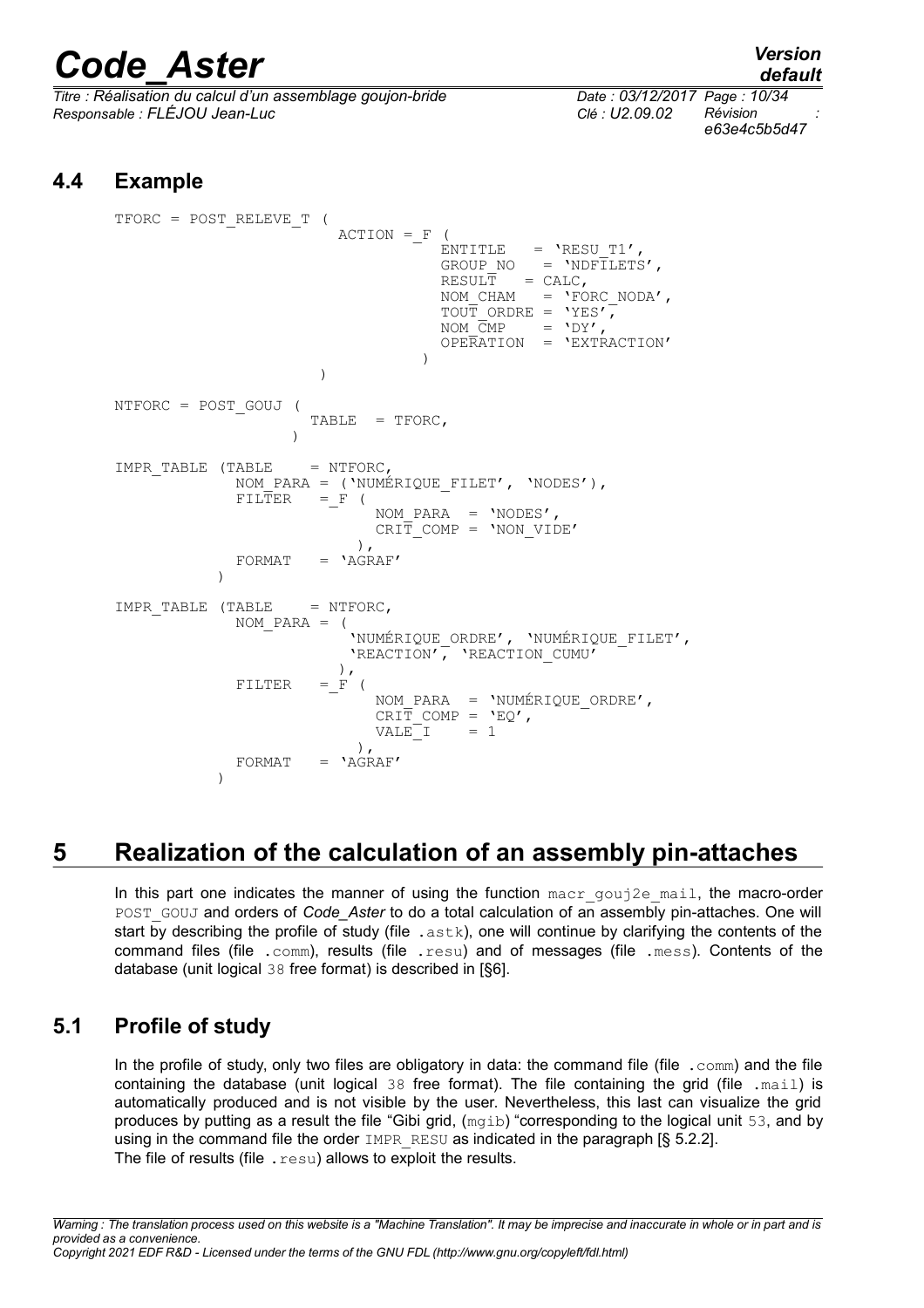*Titre : Réalisation du calcul d'un assemblage goujon-bride Date : 03/12/2017 Page : 11/34 Responsable : FLÉJOU Jean-Luc Clé : U2.09.02 Révision :*

*e63e4c5b5d47*

### **5.2 The command file**

The command file (file .comm) **must obligatorily contain the following lines before the order BEGINNING ()** :

```
importation aster
importation bone
########################################################################
# Generation of the name of the file for L unit logical unit
def name_file (unit):
   to cur dir = os.getcwd ()
   nomFichier = cur dir+'/extremely. '+str (unit)
    return nomFichier
########################################################################
########################################################################
# creation of the command files GIBI in units UNITD and UNITP
def macr_gouj2e_mail (STANDARD, ALTERNATIVE, NB_FILET, H_CORPS_BRID, R_EXT_BRID,
                 H_HAUT_BRID, H_BAS_BRID, FILET_ABST,
                 U\overline{N}I\overline{T}D=70, UNITP=71):
   text = '*********************************************************** \
  text = text + '*
  text = text + \cdot* CREATION OF the GRID OF PIN, NETS AND ATTACHES 2D AXIS \
   text = text + '* ---------------------------------------------------------\
   text = text + '************************************************* \
  text = text + \lambda^* VERSION 1.0 \lambda \lambdatext = text + ' ' VERSION OF THE 7/15/1999 * text = text + '************************************************* \
  text = text + '* \qquadtext = text + 'OPTI NIVE 10;
  text = text + 'OPTI ECHO 0 ;
   text = text + '*********************************************************** \
                     PROGRAM The MAIN THING *** text = text + '*********************************************************** \
  text = text + '* \qquad \qquadtext = text + \cdot OPTION TITHE 2 ELEM QUA4 ECHO 0;
  text = text + '* BEGINNING PARAMETERS USER
  text = text + '* \qquadtext = text + \prime* GENERAL PARAMETERS
  text = text + '*<br>text = text + 'RI BRI
text = text + "RI\_BRI = "+str (eval ("RIB' + TYPE+VARIANTE)) +'; "+' \
text = text + 'RE_GOUI = '+str (eval ('REG'+TYPE+VARIANTE)) +'; '+'
  text = text + 'NOT = '+str (eval ('HF' +TYPE+VARIANTE)) +'; '+'<br>text = text + 'RE_BRI = '+str (R_EXT_BRID) +';
text = text + 'RE\_BRI = '+str (R_EXT_BRID) +';
text = text + 'HTE_BRI = '+str (H_CORP_BRID) +';
  text = text + 'NFIL = '+str (NB_FILET ) + ';
text = text + 'H_MINFI = '+str (H_BAS_BRID) +';
text = text + H_HTBRI = H_HTBRI = H_HAUT_BRID + \gamma;
  text = text + '* FINE PARAMETERS USER -textp = ''yew FILET ABST! =None:
     for num in FILET_ABST:
        textp = textp + 'NETS = DIFF NETS FIL00'+str (num) +';
  loc datg = aster.repdex ()
  textp = textp + """ OPTI GIFT '""" +loc datg+ """ gouj2.datg';
N """
```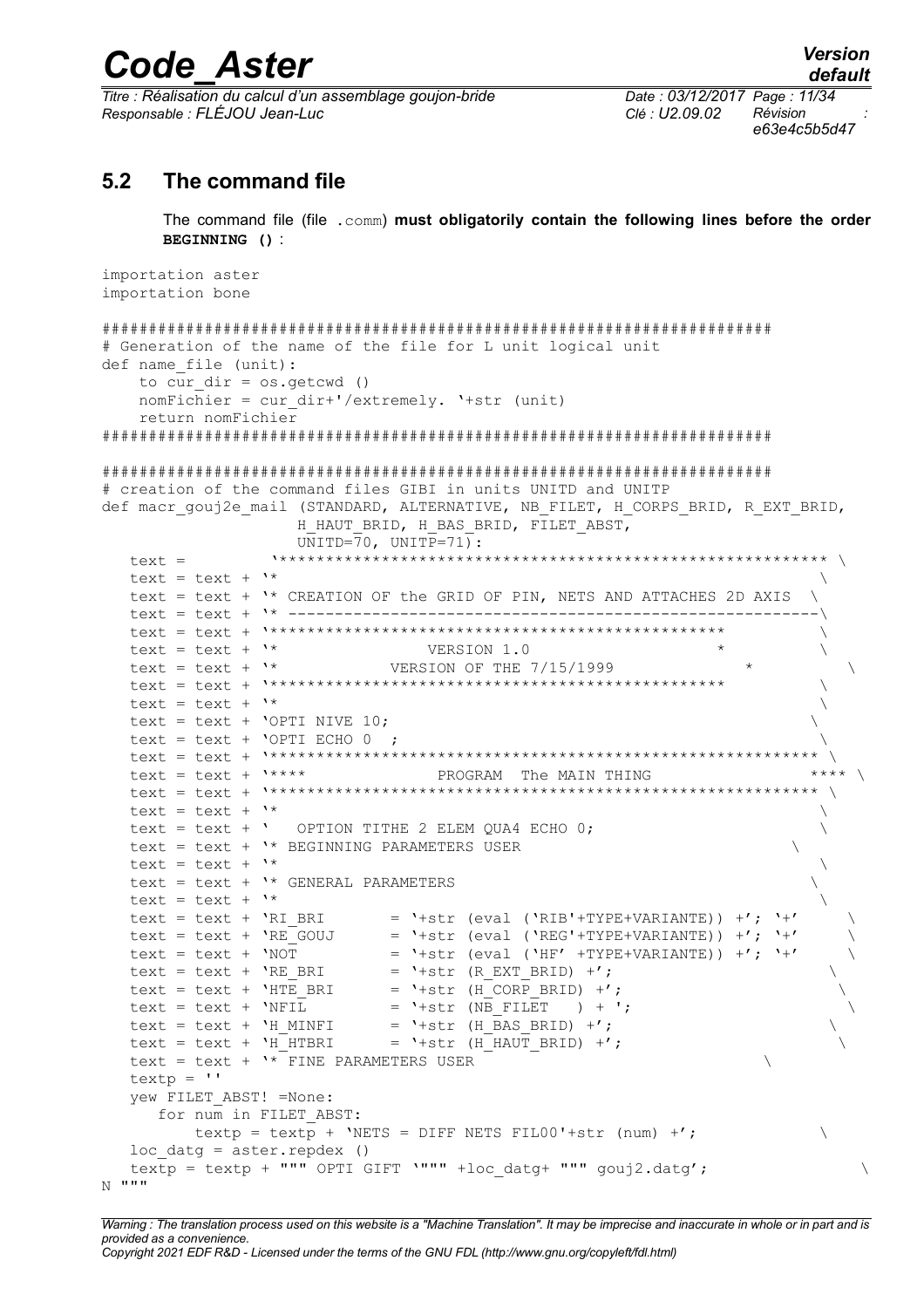*default*

*Titre : Réalisation du calcul d'un assemblage goujon-bride Date : 03/12/2017 Page : 12/34 Responsable : FLÉJOU Jean-Luc Clé : U2.09.02 Révision : e63e4c5b5d47* text = text + """ OPTI GIFT '""" +loc datg+ """ gouj1.datg';  $\bigwedge N$ ""<br>" # Name of the command file for GIBI nomFichierDATG = name\_file (UNITD)  $nomFichierDATP = name$  file (UNITP) # Opening of the file D entered of orders gibi fdgib=open (nomFichierDATG, 'W') fdgip=open (nomFichierDATP, 'W') fdgib.write (text) fdgip.write (textp) fdgib.close () fdgip.close () return ######################################################################## ######################################################################## # macro orders postprocessing (ex POST\_GOUJ2E) # calculation of the reactions cumulees according to the nets def POST GOUJ ops (coil, TABLE): ier=0 ### One imports the definitions of the orders has to use in the macro one CREA\_TABLE =self.get\_cmd ('CRÉA\_TABLE') aa1=TABLE.EXTR\_TABLE () aaa=aa1.values () v\_DY=aaa ['DY'] v\_NU=aaa ['NUMÉRIQUE\_ORDRE'] NBVAL=len (v\_DY) nbv=0 for num in v\_NU: yew num==v\_NU [0]: nbv=nbv+1 yew nbv>0: ninch=NBVAL/nbv else: print "error" v F1= [v DY [i\*nbv: (i+1) \*nbv] for I in arranges (ninch)]  $v$   $FO=$   $[$ ]  $v$   $CU=$   $[$ ] def add (X, there): return x+y for list in v\_F1: liste.reverse () v\_FO.append (list) ftot=reduce (add, list) v CU.append ([reduce (add, list [: i+1]) \*100. /ftot for I in arranges (len (list))])  $v$  NF=  $[ ]$ for I in arranges (ninch) : v NF=v NF+range (1, nbv+1)  $v$  RE=  $[$ ] for list in v\_FO: v\_RE=v\_RE+list  $v$  RC=  $[]$  for list in v\_CU: v\_RC=v\_RC+list self.DeclareOut ('tab3', self.sd) tab3=CRÉA\_TABLE (LISTE= ( F (PARA = 'NUMÉRIQUE ORDRE',

*Warning : The translation process used on this website is a "Machine Translation". It may be imprecise and inaccurate in whole or in part and is provided as a convenience. Copyright 2021 EDF R&D - Licensed under the terms of the GNU FDL (http://www.gnu.org/copyleft/fdl.html)*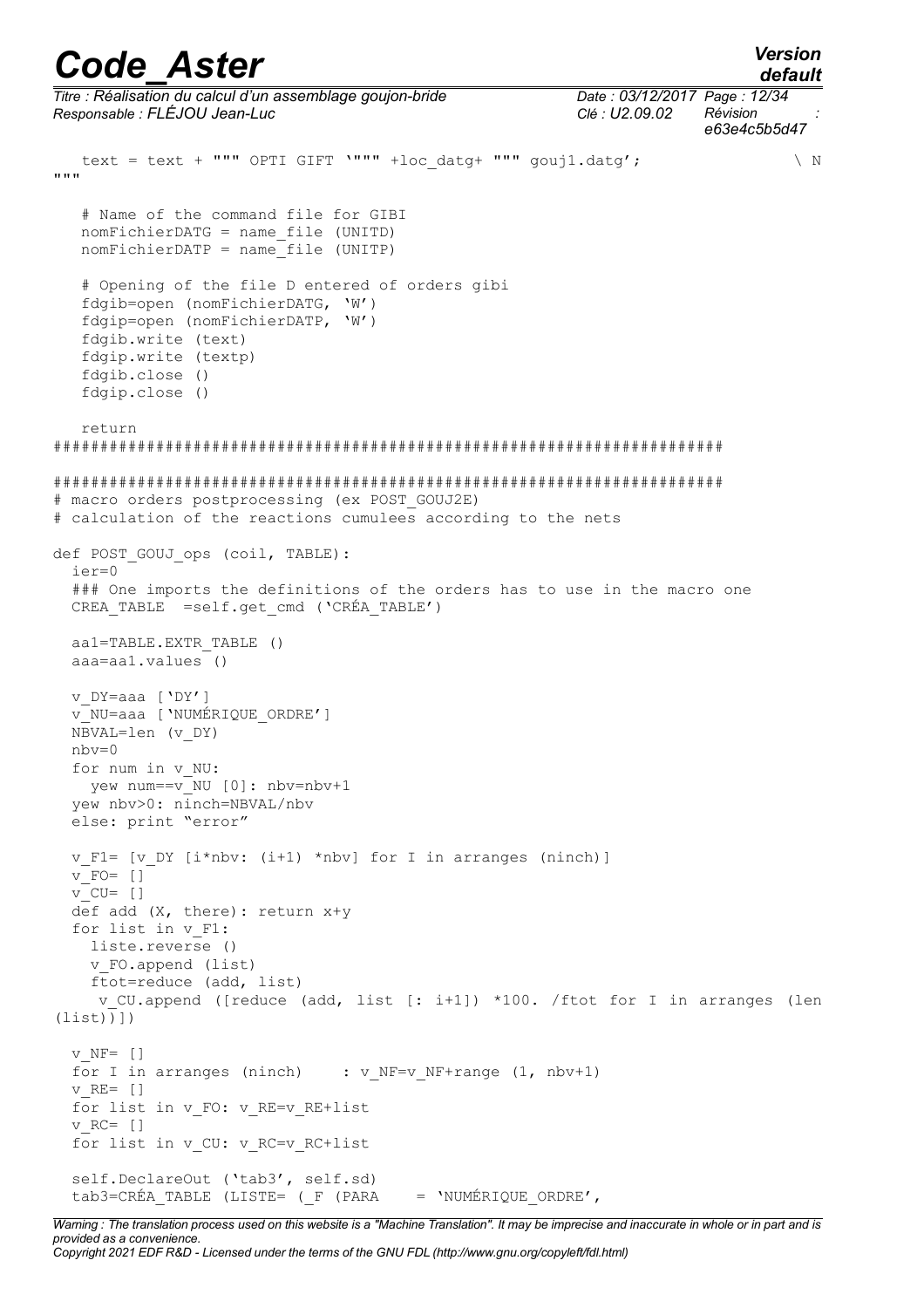*Titre : Réalisation du calcul d'un assemblage goujon-bride Date : 03/12/2017 Page : 13/34 Responsable : FLÉJOU Jean-Luc Clé : U2.09.02 Révision :*

*e63e4c5b5d47*

$$
\begin{array}{rcl}\n & & \texttt{LISTE\_I} = & \texttt{v\_NU}, \\
-\texttt{F} & (\texttt{PARA} & = & \texttt{'NUMÉRIQUE\_Filter}', \\
 & & \texttt{LISTE\_I} = & \texttt{v\_NF}, \\
-\texttt{F} & (\texttt{PARA} & = & \text{'REACTION}', \\
 & & \texttt{LISTE\_R} = & \texttt{v\_RE}, \\
-\texttt{F} & (\texttt{PARA} & = & \text{'REACTION\_CUMU}', \\
 & & \texttt{LISTE\_R} = & \texttt{v\_RC}, \\
 & & \texttt{LISTE\_R} = & \texttt{v\_RC},\n\end{array}
$$

POST GOUJ=MACRO (nom= " POST GOUJ", op=POST GOUJ ops, sd prod=table sdaster, reentrant=', fr= "",

 TABLE=SIMP (statut=' o', typ=tabl\_post\_rele),) ########################################################################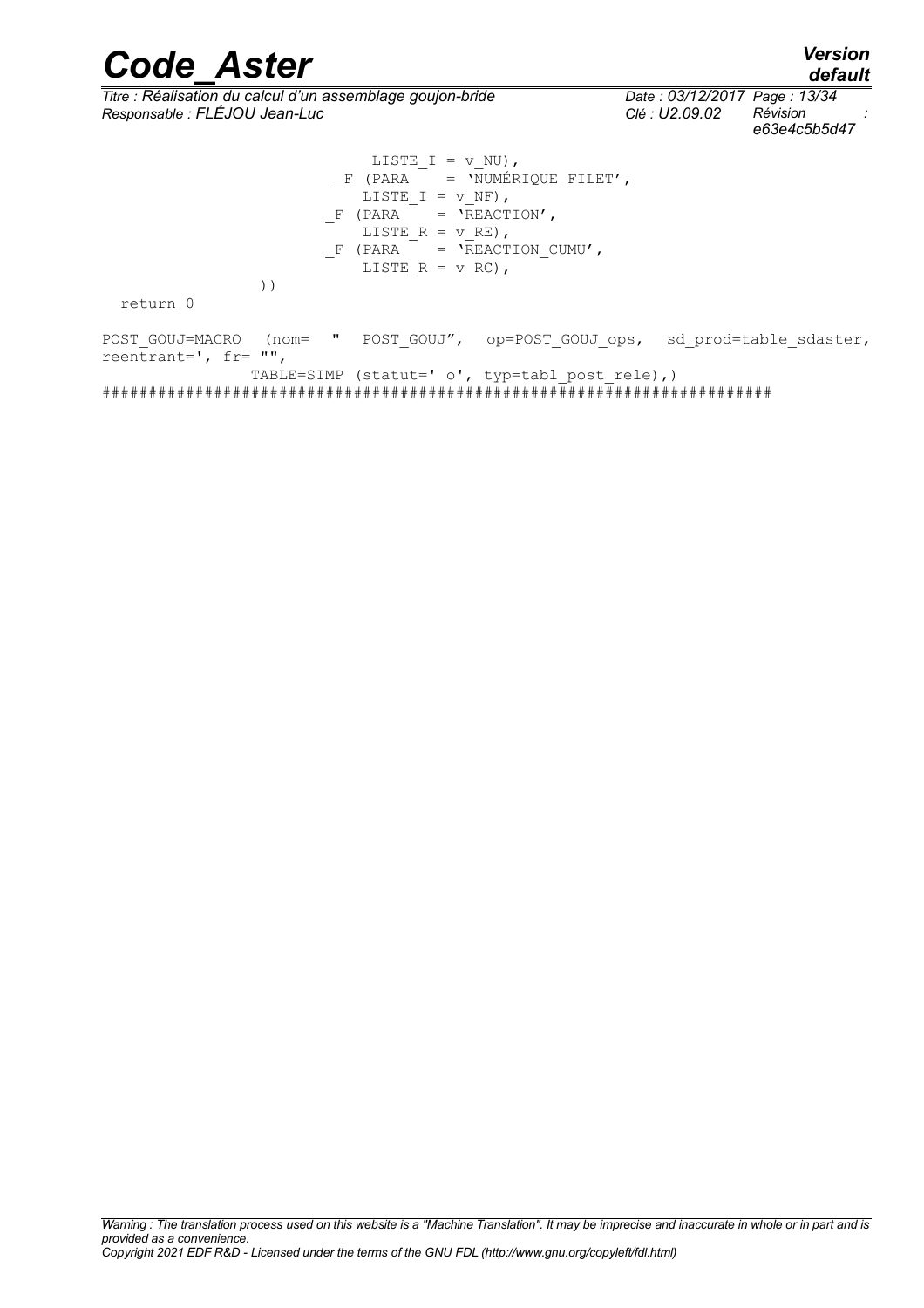*Titre : Réalisation du calcul d'un assemblage goujon-bride Date : 03/12/2017 Page : 14/34 Responsable : FLÉJOU Jean-Luc Clé : U2.09.02 Révision :*

#### **Note:**

*The preceding lines are present in the cases tests* ZZZZ120A *and* ZZZZ120B*, they will thus have to be recopied at the beginning of all new command file.*

Then the command file will have to contain the orders and the whole of orders in the order indicated below:

- BEGINNING ()
- INCLUDE ()
- $e$ -mail = {Together of orders which produce the grid. }
- calc = {Together of orders which carry out calculation. }
- END ()

#### **5.2.1 Detail of the order INCLUDE**

The syntax of the order INCLUDE is the following one:

INCLUDE (UNIT =  $38$ ,)

The Logical number of Unit (38) corresponds to the file containing the database, cf [§5.1].

#### **5.2.2 Production of the grid**

The function  $max_{c}$  gouj2e mail, cf  $[$  [§3] and the whole of orders described low ensure the production of the grid of an assembly pin-attaches such as that which is presented on [Figure 3.3 has]. **Except the order IMPR\_RESU, They all are necessary.**

- the function macr gouj2e mail;
- The line loc outils=aster.repout ();
- the order EXEC LOGICIEL;
- the order PRE GIBI;
- the order MAIL=LIRE\_MAILLAGE ;
- the order MAIL=DEFI GROUP ;
- the optional order IMPR\_RESU.

The order EXEC\_LOGICIEL launch the Gibi software which generates the file of grid to the format Gibi (file .  $mqib$ ) starting from the data files Gibi (file .  $data$ ) to which the user does not have access.

The function  $max$   $gouj2e$   $mail$  in the database the ray is used to recover interns support, the external ray of the pin and the step of the nets of the pin characterized by its type and its alternative, cf [§3]. Moreover this function prepares the data files Gibi  $(.data)$ . The geometrical characteristics of the support and the nets are specified by the means of the operands  $H_{CORP}$  BRID (Height of the Body of Support, part of the support in catch with the nets) and  $R$  EXT\_BRID (Ray External of the Support) which is obligatory. Operands H\_HAUT\_BRID (Height from the top of Support) and H\_BAS\_BRID (Height of Bas de Bride) are optional, they are worth zero by default. All dimensions must be given in **millimetres**. If the user gives values to the heights from the top of support and of the bottom of support, those cannot be lower than 1 millimetre. The ray interns support, the external ray of the pin as well as the step or the height of a net is sizes characteristic of a given assembly which are stored in the base; they are not, consequently, to inform by the user.

One indicates the full number and theoretical of nets with the obligatory simple keyword NB\_FILET. So some of the nets are absent or missing, the simple keyword FILET ABST allows to indicate the list of it. The nets absent are not with a grid.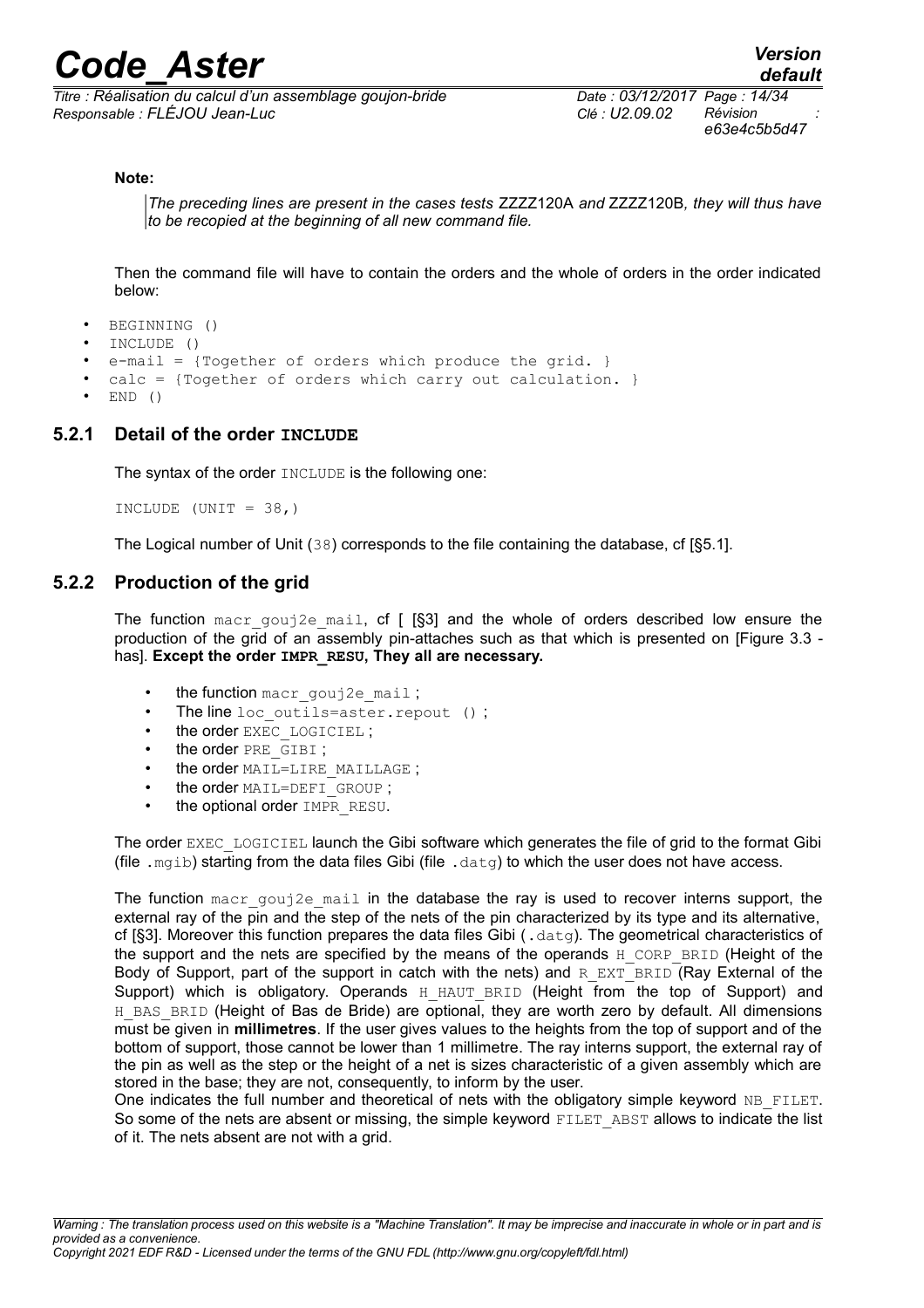*Titre : Réalisation du calcul d'un assemblage goujon-bride Responsable : FLÉJOU Jean-Luc Clé : U2.09.02 Révision :*

#### **Notice 5.2.2-1:**

*The name of the concept grid (here e-mail ) must be different from the names of concepts defined in the database, which one presents the list in [Table 5.2.2-1]. In [Table 5.2.2-1], prefixes SGM , REGM , etc are reserved for concepts of the database (which can be enriched later), the* symbol "  $xx$  " can be equal to 33, 64, 90, 115, 155, 180 or 186. The symbol " there " *can be equal to the one of the twenty-six letters of the alphabet.*

| <b>Name</b> | <b>Definition</b>                                                                 |
|-------------|-----------------------------------------------------------------------------------|
| concept     |                                                                                   |
| SGMxxy      | section of the pin                                                                |
| REGMXXV     | ray external of the pin                                                           |
| HFMxxy      | height or not of the net                                                          |
| RIBMxxy     | interior ray of the support                                                       |
| CFMxxy      | configuration net                                                                 |
| HBMxxy      | high of support                                                                   |
| COMXXV      | mechanical behavior                                                               |
| MABMxxy     | name of material of the support                                                   |
| MAGMxxy     | name of material of the pin                                                       |
| PFMxxy      | behavior of the first net (diagram traction)                                      |
| DFMxxy      | behavior of the second net (diagram traction)                                     |
| FCMxxy      | behavior of the current nets (diagram traction)                                   |
| MGMxxy      | definition of material of the pin ( $E$ and $NAKED$ )                             |
| MBMxxy      | definition of material of the support ( $E$ and $NAKED$ )                         |
| FTMxxy      | behavior of a truncated net (diagram traction)                                    |
| FTAMxxy     | behavior of a truncated net of type A (diagram traction)                          |
| FTBMxxy     | behavior of a truncated net of type B (diagram traction)                          |
| JHTMxxy     | behavior of a net whose game is except tolerance (diagram traction)               |
| HTAMxxy     | behavior of a net whose game is except tolerance of the type A (diagram traction) |
| HTBMxxv     | behavior of a net whose game is except tolerance of the type B (diagram traction) |

**Table 5.2.2-1: List of the names of concepts which are prohibited to the user**

Below we indicate a typical example of command file allowing to produce the grid of an assembly pinattaches.

```
# user datum
# it is necessary to satisfy the constraints:
#
# height of support lower than the number of nets by the step:
# NB_FILET * HFM155A < H_CORP_BRID
#
# interior ray of support lower than the external ray:
# RIBM155A < R_EXT_BRID
#
# ray external of the pin lower than the interior ray of support:
# REGM155A < RIBM155A
#
TYPE = 'M155'ALTERNATIVE = 'with'NB FILET = 56
H CORP BRID = 225.0R EXT BRID = 140.0H<sup>H</sup>HAUT_BRID = 200.0<br>
HBAS BRID = 0.0
H_BAS_BRID
FILET ABST = (3.4)
```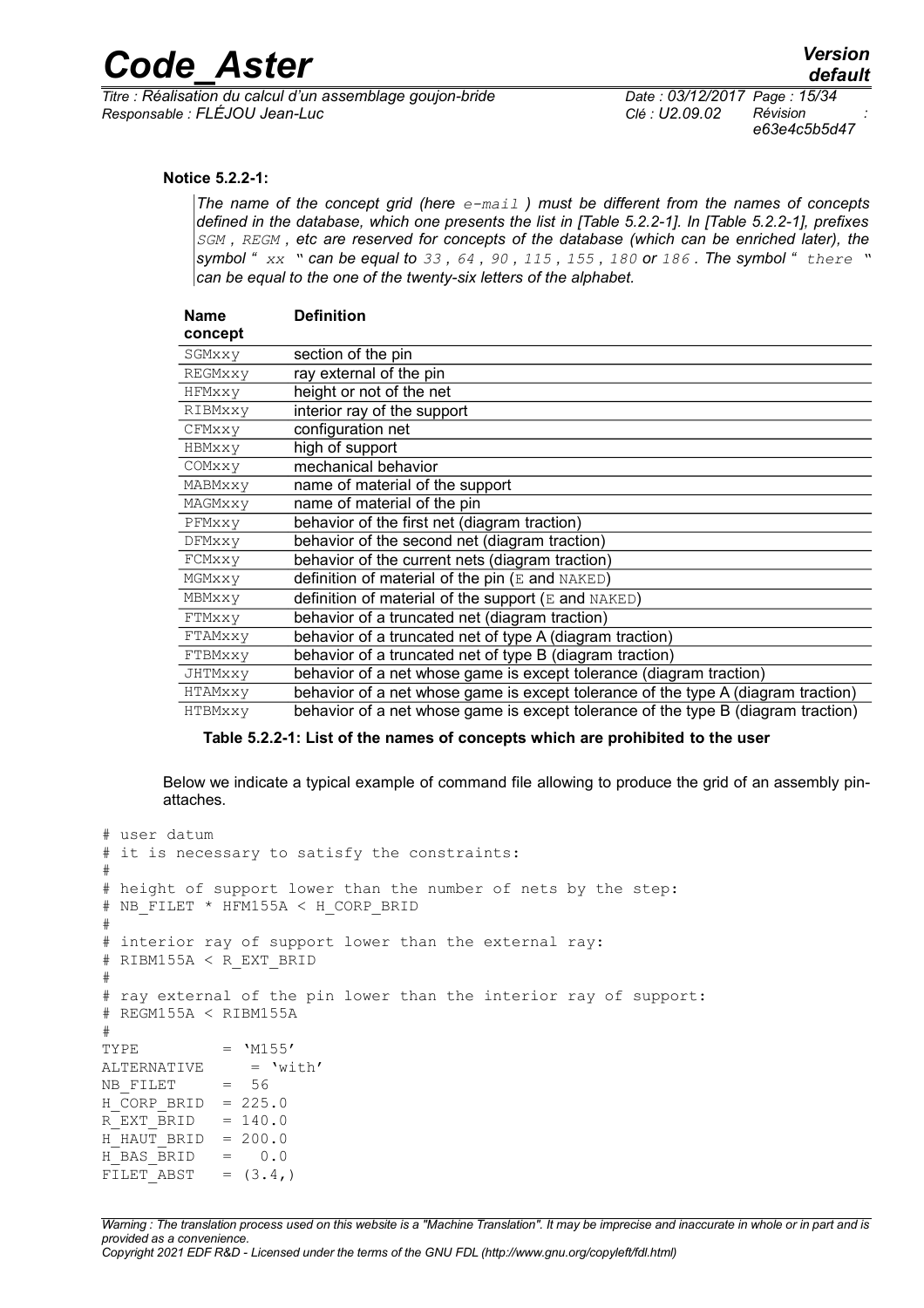*default*

*e63e4c5b5d47*

*Titre : Réalisation du calcul d'un assemblage goujon-bride Date : 03/12/2017 Page : 16/34 Responsable : FLÉJOU Jean-Luc Clé : U2.09.02 Révision :* macr\_gouj2e\_mail (STANDARD, ALTERNATIVE, NB\_FILET, H\_CORPS\_BRID, R\_EXT\_BRID, H\_HAUT\_BRID, H\_BAS\_BRID, FILET\_ABST,) loc\_outils=aster.repout () EXEC\_LOGICIEL (LOGICIEL=loc\_outils+' gibi', ARGUMENT=  $(F$  (NOM PARA=' fort.70'),  $\overline{F}$  (NOM PARA=' fort.19')),); PRE GIBI () MAIL=LIRE\_MAILLAGE () MAIL=DEFI\_GROUP (reuse = E-MAIL, MAILLAGE=MAIL, CREA GROUP NO= ( F (NOM=' NDFILETS', GROUP\_MA=' CORPSGOU', CRIT\_NOEUD=' TOUS')),) Lastly, all the entities of the grid which can be affected of a particular behavior or a loading are named:

 THE PILE NUMBER 1 CONTAINS 73 OBJECT (S) GRID IT THERE WITH 66 OBJECT (S) NAMES (S): CORPSGOU 5 HAUTGOUJ 6 PIN 7 FIL001 8 NETS 9 FIL002 10 FIL005 11 FIL006 12 FIL007 13 FIL008 14 FIL009 15 FIL010 16 FIL011 17 FIL012 18 FIL013 19 FIL014 20 FIL015 21 FIL016 22 FIL017 23 FIL018 24 FIL019 25 FIL020 26 FIL021 27 FIL022 28 FIL023 29 FIL024 30 FIL025 31 FIL026 32 FIL027 33 FIL028 34 FIL029 35 FIL030 36 FIL031 37 FIL032 38 FIL033 39 FIL034 40 FIL035 41 FIL036 42 FIL037 43 FIL038 44 FIL039 45 FIL040 46 FIL041 47 FIL042 48 FIL043 49 FIL044 50 FIL045 51 FIL046 52 FIL047 53 FIL048 54<br>FIL049 55 FIL050 56 FIL051 57 FIL052 58 FIL053 59 FIL049 55 FIL050 56 FIL051 57 FIL052 58 FIL053 59 FIL054 60 FIL055 61 FIL056 62 BASGBRID 63 GBRIDE 64 ATTACH 65 HBRIDE 68 BBRIDE 69 DBRIDE 70 E-MAIL 1 SHBRI 71 THE PILE NUMBER 32 CONTAINS 2453 OBJECT (S) NOT IT THERE WITH 8 OBJECT (S) NAMES (S): PBFIL 2397 PHFIL 2452 PHGOUJ 2453 PBGBRID 262 PBGFBRID 361 PHGFBRID 636 PCFIL 2397 PCBRID 361

#### **5.2.3 Realization of calculation**

Before writing the part "calculation" of the command file, it is advised to consult the database in order to know the types of nets, the materials and the diagrams traction which is associated with a kind of assembly pin-attaches given.

The realization of calculation requires the sequence of the orders of *Code\_Aster* following:

- the order DEFI GROUP who enriches the grid by creating groups by nodes;
- the order AFFE\_MODELE who assigns the mechanical phenomena to the various groups of meshs;
- the order AFFE\_CARA\_ELEM who allows to define the section of the beam which models the pin and the characteristics of discrete which model the nets;
- the order DEFI\_MATERIAU who allows to define materials of the nets of the pin;
- the order AFFE\_MATERIAU who affects materials defined in the groups of adequate meshs;
- the order AFFE\_CHAR\_MECA who affects the boundary conditions and the loading;

*Warning : The translation process used on this website is a "Machine Translation". It may be imprecise and inaccurate in whole or in part and is provided as a convenience.*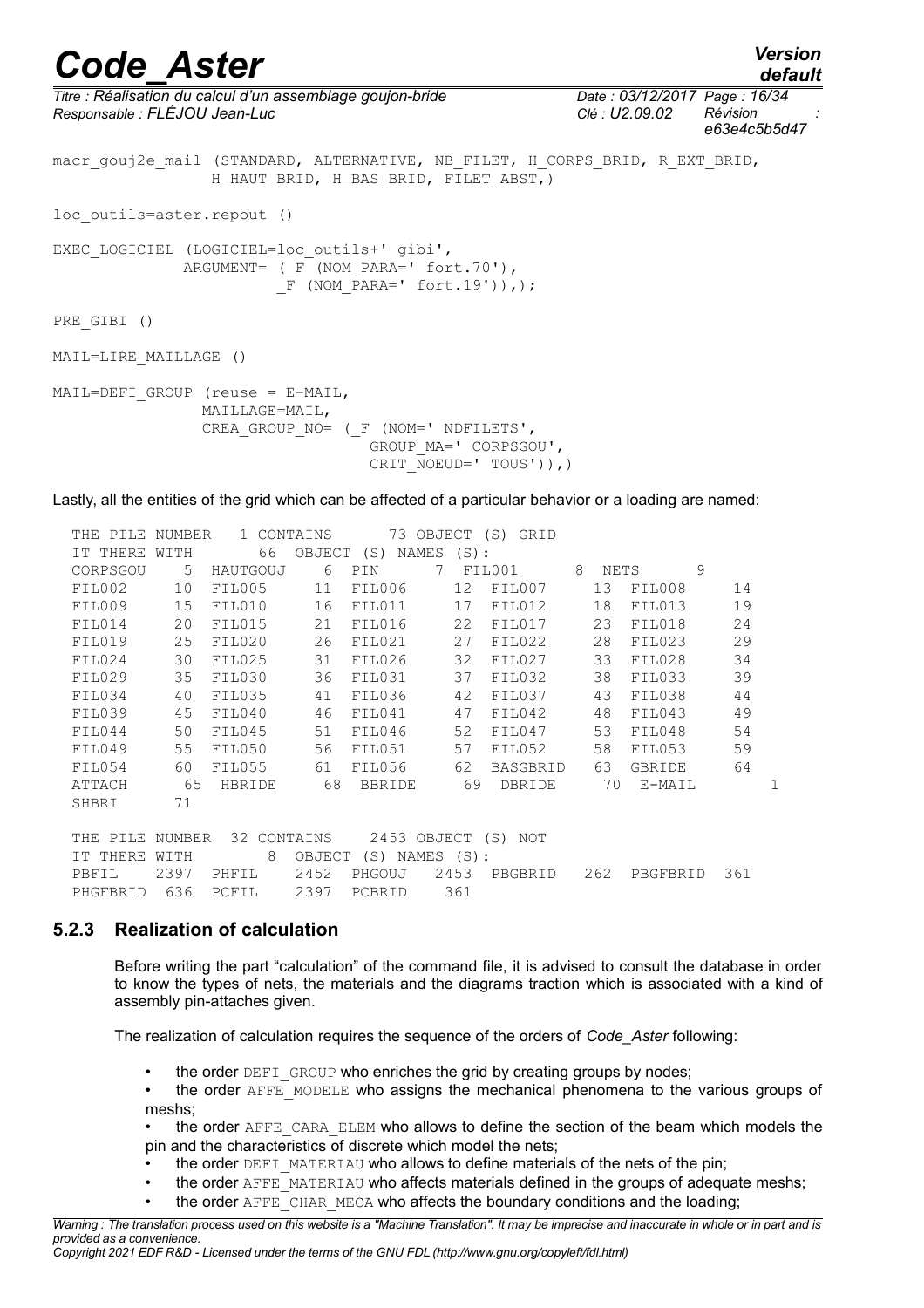*Titre : Réalisation du calcul d'un assemblage goujon-bride Date : 03/12/2017 Page : 17/34 Responsable : FLÉJOU Jean-Luc Clé : U2.09.02 Révision :*

*e63e4c5b5d47*

*default*

the order DEFI\_FONCTION who defines the multiplying function to apply to the loading;

*Code\_Aster Version*

- the order DEFI\_LIST\_REEL who defines the list of moments;
- the order  $STAT$  NON LINE who carries out calculation:
- the order CALC\_CHAMP who calculates the nodal forces;
- the order POST\_RELEVE\_T who recovers the relevant results;
- the macro-order POST  $GOUJ$  who reorganizes the results in the adapted format;
- the order IMPR TABLE who allows to print the results.

Concretely that results in the following orders:

MAIL=DEFI\_GROUP (reuse =MAIL, MAILLAGE=MAIL, CREA\_GROUP\_NO= (\_F (GROUP\_MA=' GOUJON', NOM=' GOUJ\_NO', CRIT\_NOEUD=' TOUS',), F (GROUP MA=' FILETS', NOM='  $\overline{F}$  ILET NO', CRIT NOEUD= $\overline{'}$  TOUS',), F (GROUP MA=' BRIDE', NOM=' BRIDE\_NO', CRIT NOEUD= $\overline{'}$  TOUS',),),); modele=AFFE\_MODELE (MAILLAGE=MAIL, AFFE= (F (GROUP MA=' GOUJON', PHENOMENE=' MECANIQUE', MODELISATION=' POU D E',), F (GROUP MA=' FILETS', PHENOMENE=' MECANIQUE', MODELISATION=' 2D\_DIS\_T',), F (GROUP MA=' BRIDE', PHENOMENE=' MECANIQUE', MODELISATION=' AXIS',),),); REGM155A is the ray external of the pin of the type  $M155$  alternative  $With.$ carael=AFFE\_CARA\_ELEM (MODELE=modele, POUTRE= F (GROUP MA=' GOUJON', SECTION=' CERCLE', CARA=' R', VALE=REGM155A, ), DISCRET\_2D=\_F (GROUP\_MA=' FILETS',  $CARA = 'K T D L',$ VALE=  $(10000000.0, 10000000.0, ),);$ 

One can apply to the ordinary nets three behaviors, to see it [Table 5.2.2-1]:

- behavior of the first net (diagram traction);
- behavior of the second net (diagram traction);
- behavior of the current nets (diagram traction).

One can apply to the nets six particular behaviors, to see it [Table 5.2.2-1]:

- [1] behavior of a truncated current net, (traction diagram), cf [§6.1] Notices 6.1-1;
- $[2]$  behavior of a truncated net of type A, (traction diagram);
- [3] behavior of a truncated net of type B, (traction diagram);
- [4] behavior of a current net whose game is except tolerance, (traction diagram);
- [5] behavior of the first net whose game is except tolerance of the type A (diagram traction);
- [6] behavior of the second net whose game is except tolerance of the type B (diagram traction).

*Warning : The translation process used on this website is a "Machine Translation". It may be imprecise and inaccurate in whole or in part and is provided as a convenience.*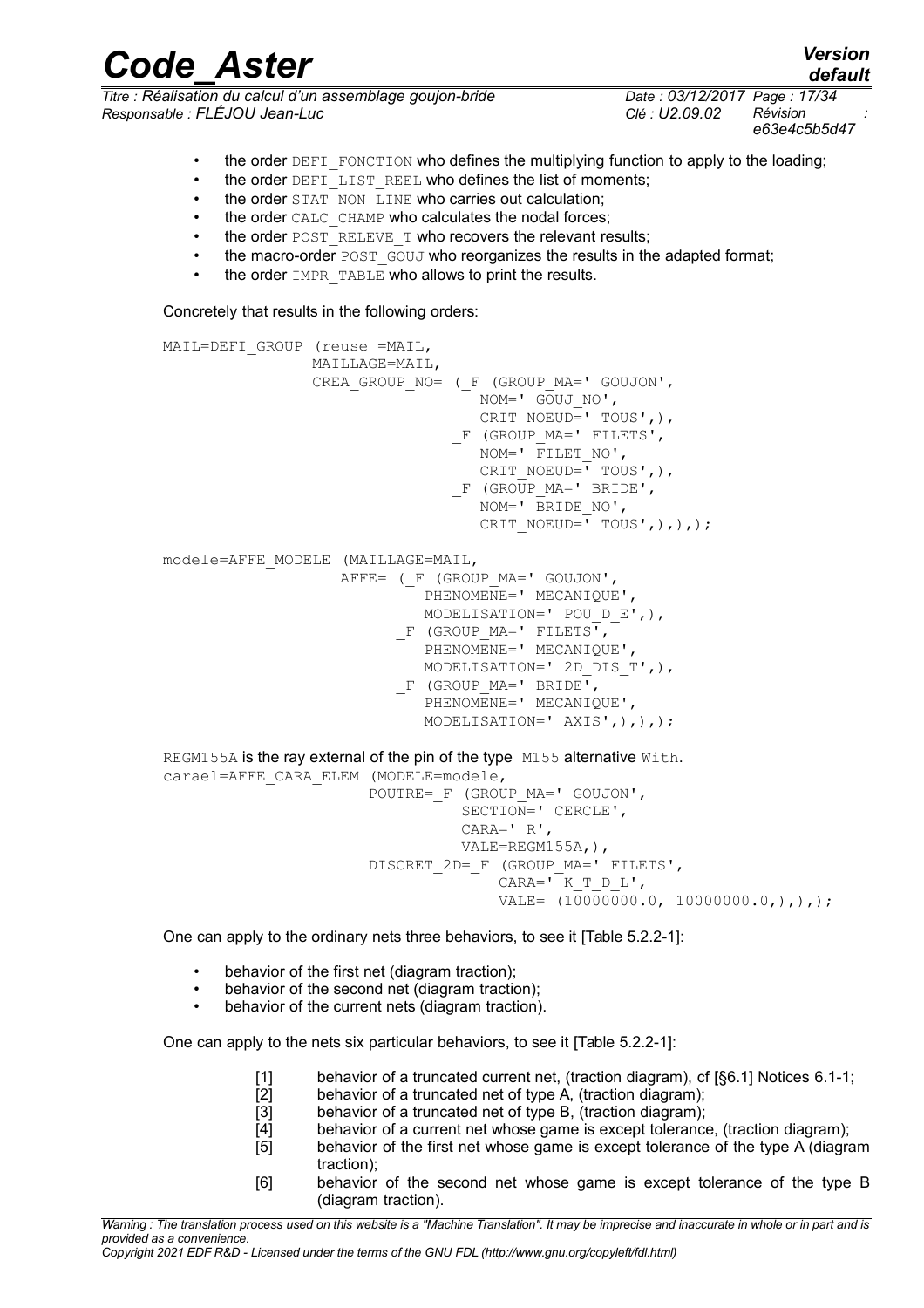

*Titre : Réalisation du calcul d'un assemblage goujon-bride Date : 03/12/2017 Page : 18/34 Responsable : FLÉJOU Jean-Luc Clé : U2.09.02 Révision :*

*default*

**The user will have to check in the database, that the behaviors which it intends to use are well defined, cf [§6].**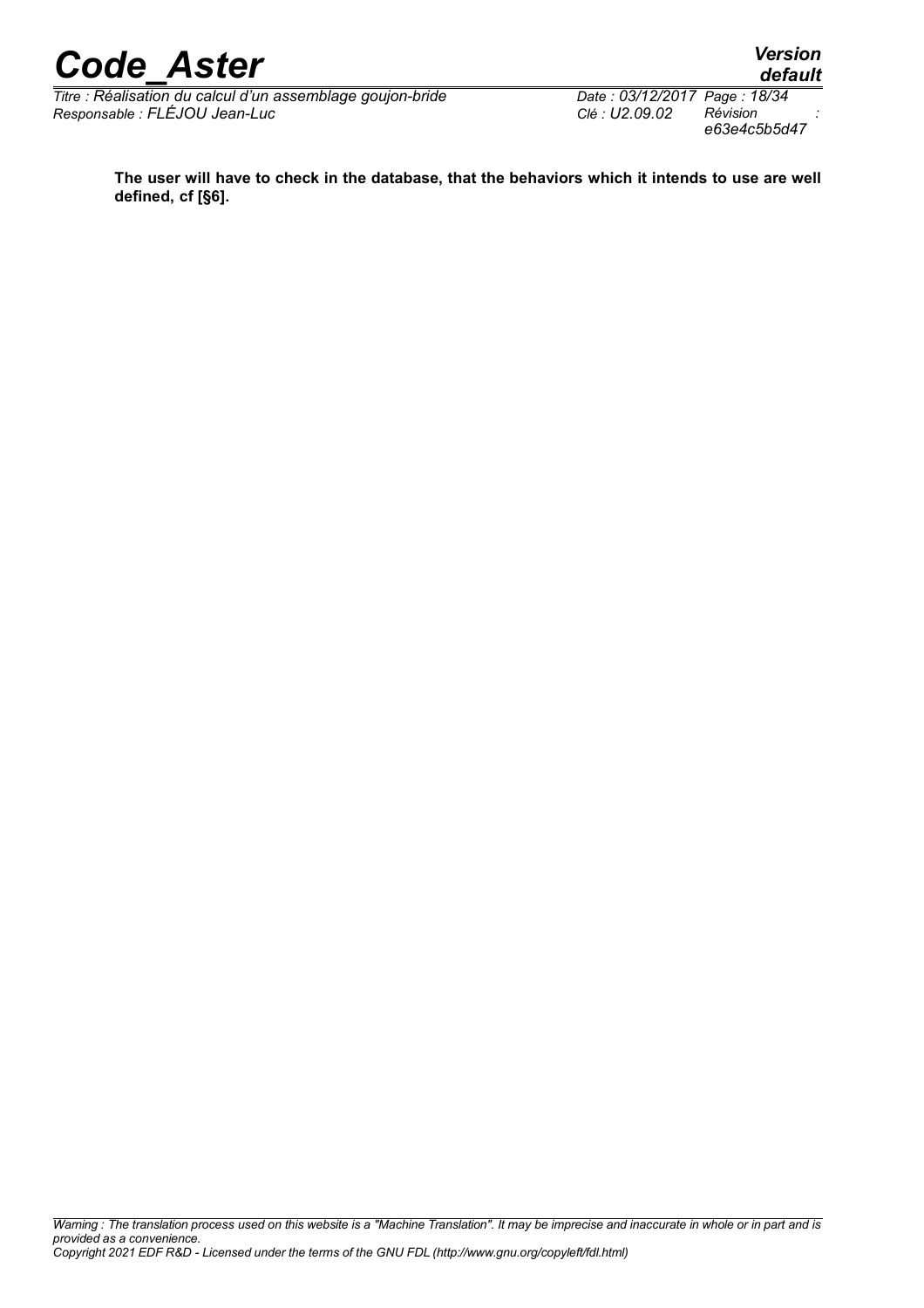*default*

For example, for the M155 assembly there are no traction diagrams for truncated nets or having a game except tolerance, contrary to the M90 assembly.

PFM155A is the traction diagram of the First net of the pin of the type M155 alternative With. MF\_1=DEFI\_MATERIAU (TRACTION= F (SIGM=PFM155A,),);

DFM155A is the traction diagram of the Second net of the pin of the type M155 alternative With. MF\_2=DEFI\_MATERIAU (TRACTION= F (SIGM=DFM155A,),);

FCM155A is the traction diagram of the current nets (other nets) of the pin of the type M155 alternative With.

MF C=DEFI MATERIAU (TRACTION= F (SIGM=FCM155A,),);

One assigns in the last particular materials to the nets which have a particular behavior.

chmat=AFFE\_MATERIAU (MAILLAGE=MAIL, AFFE= (F (GROUP MA=' GOUJON', MATER=MGM155A, ), F (GROUP MA=' FILETS', MATER=MF C, ), F (GROUP MA=' BRIDE', MATER=MBM155A, ), F (GROUP MA=' FIL001', MATER= $\overline{M}$ F 1,),  $F$  (GROUP  $M\overline{A}$ =' FIL002', MATER= $\overline{\text{MF}}$  2, ),),);

There are three types of boundary conditions on the support:

- dimensioned side there following outside of the support blocked;
- dimensioned side outside and support bases blocked following there;
- base support blocked according to Y.

One also specifies the value, in **Newton**, force of traction applied at the top of the pin.

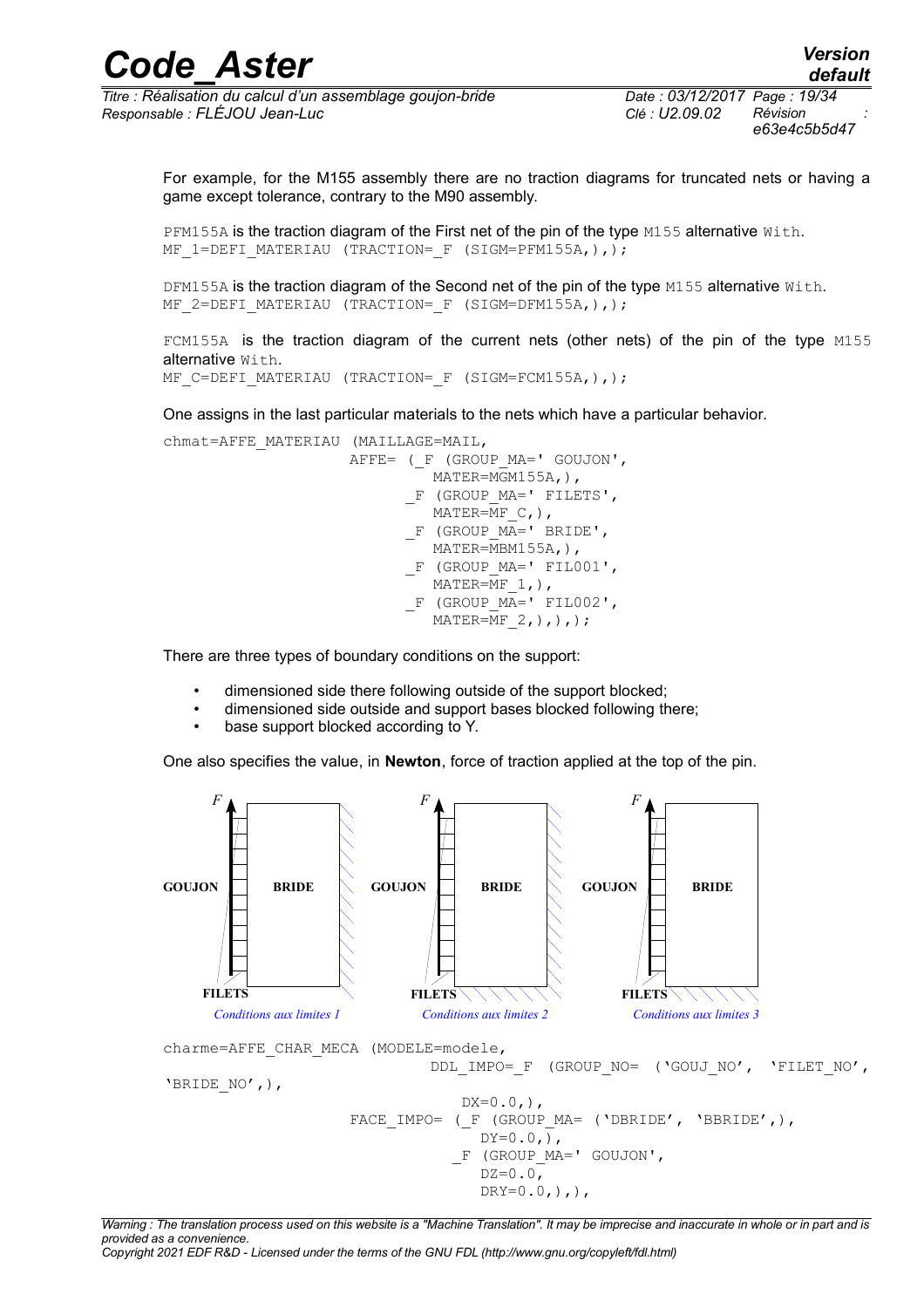*Titre : Réalisation du calcul d'un assemblage goujon-bride Date : 03/12/2017 Page : 20/34 Responsable : FLÉJOU Jean-Luc Clé : U2.09.02 Révision :*

*e63e4c5b5d47*

*default*

FORCE NODALE= F (GROUP NO=' PHGOUJ',  $FY=1.0, )$ ,);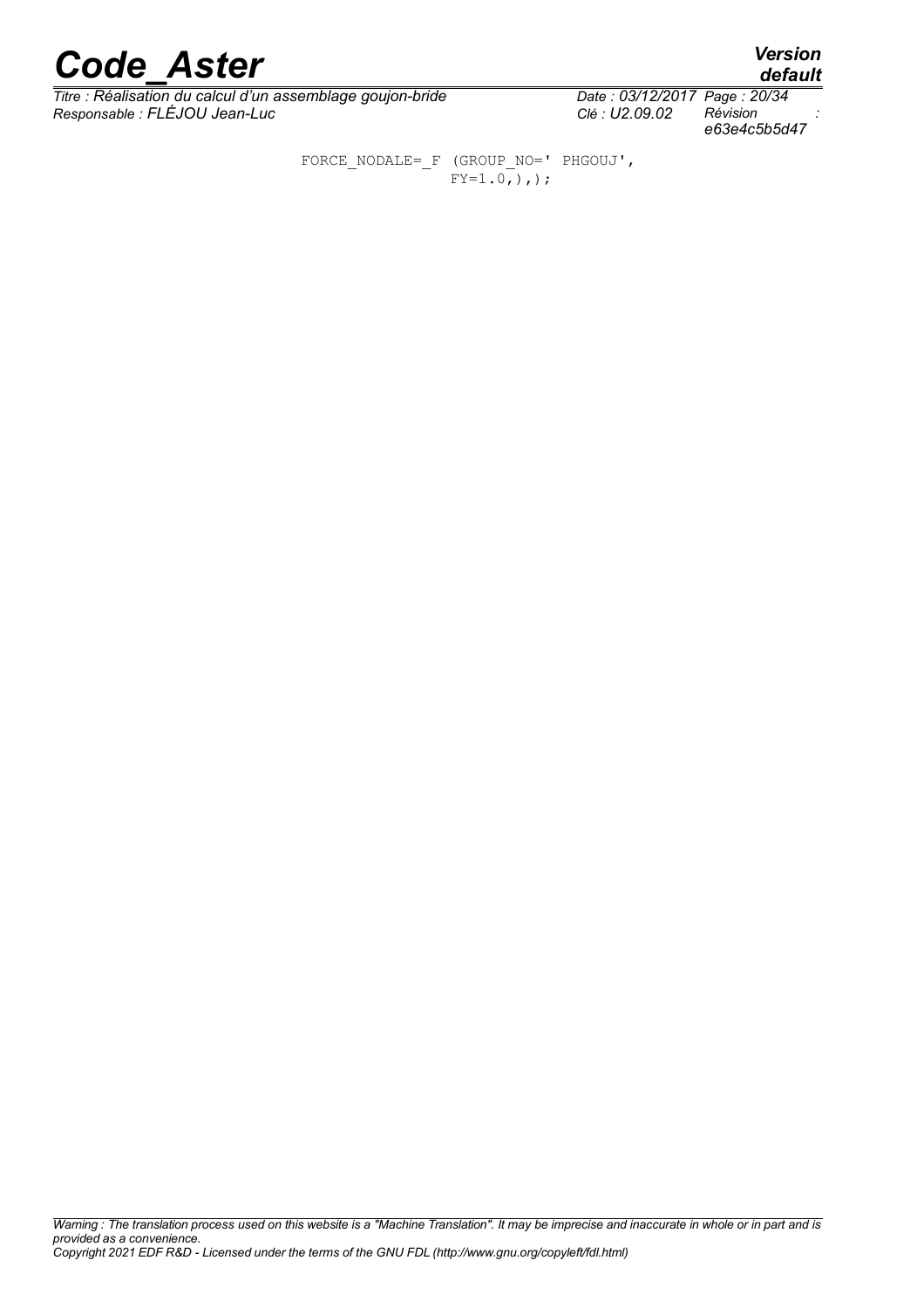*default*

FORCE\_NODALE will be multiplied by the following function during calculation (order STAT\_NON\_LINE, keyword EXCIT):

fonc=DEFI\_FONCTION (NOM\_PARA=' INST', NOM\_RESU=' TOUTRESU', VALE=  $(0.0, 0.0, 5.0, 5000000.0, ),$ 

The order DEFI LIST REEL is used to define the list of moments necessary to incremental calculation (order STAT\_NON\_LINE, keyword BEHAVIOR).

liste=DEFI\_LISTE\_REEL (DEBUT=0.0, INTERVALLE= (\_F (JUSQU\_A=1.0, NOMBRE=1,),  $F$  (JUSQU A=2.0, NOMBRE=1,),  $F$  (JUSQU A=3.0,  $NOMBRE=1$ , ),  $F$  (JUSQU A=4.0, NOMBRE=1,),  $F$  (JUSQU A=5.0,  $NOMBRE=1,$ ,,,,,

Two types of calculation can be selected:

• **ELASTOPLASTIC**, one uses **the behavior of the nets** given in the form of traction diagram in the base, one uses the incremental behavior then:

> \_F (RELATION=' DIS\_GOUJ2E\_ **PLAS** ', DEFORMATION=' PETIT', GROUP MA=' FILETS',),),

• **RUBBER BAND**, that amounts plotting a straight line with the origin and the first point of the traction diagram **nets**, which makes it possible to do a linear elastic design, the incremental behavior is used:

```
 _F (RELATION=' DIS_GOUJ2E_ ELAS ',
    DEFORMATION=' PETIT',
   GROUP MA=' FILETS',),),
```
In the example below we carry out a calculation **ELASTOPLASTIC**.

CALC=STAT\_NON\_LINE (MODELE=modele, CHAM MATER=chmat, CARA\_ELEM=carael, EXCIT= F (CHARGE=charme, FONC MULT=fonc, TYPE CHARGE=' FIXE CSTE', ), COMPORTEMENT= (\_F (RELATION=' ELAS', DEFORMATION=' PETIT', GROUP\_MA=' GOUJON',), \_F (RELATION=' ELAS', DEFORMATION=' PETIT', GROUP\_MA=' BRIDE',), \_F (RELATION=' DIS GOUJ2E PLAS', DEFORMATION=' PETIT', GROUP MA=' FILETS',),), INCREMENT=\_F (LIST\_INST=liste,), NEWTON=  $\overline{F}$  (REAC ITER=3,), CONVERGENCE=  $F$  (ITER GLOB MAXI=20,),);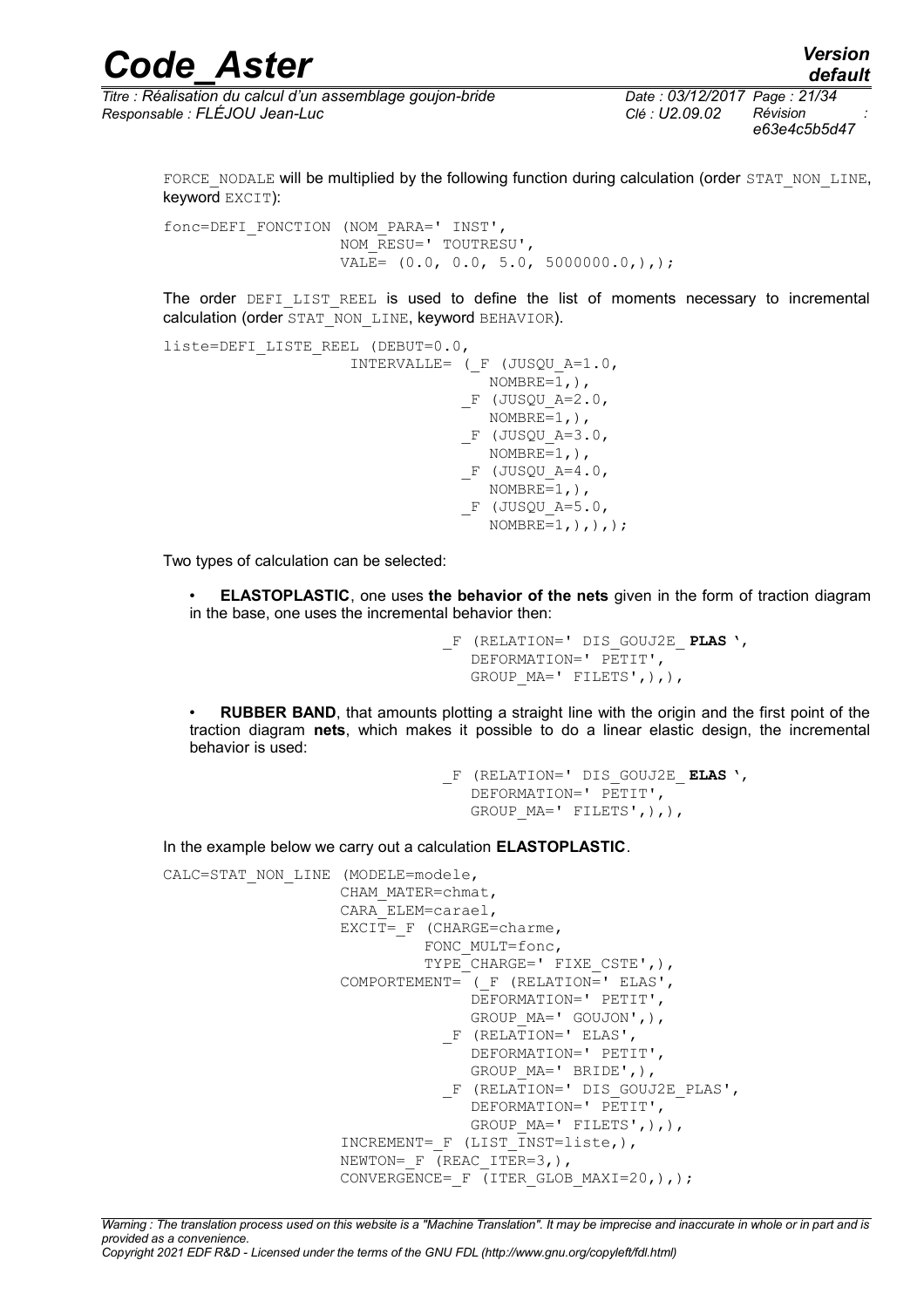*Titre : Réalisation du calcul d'un assemblage goujon-bride Date : 03/12/2017 Page : 22/34 Responsable : FLÉJOU Jean-Luc Clé : U2.09.02 Révision :*

*e63e4c5b5d47*

*default*

The order CALC\_CHAMP calculate the nodal forces exerted on the nets. CALC=CALC\_CHAMP (reuse =CALC, RESULTAT=CALC, PRECISION=0.001,

> CRITERE=' RELATIF', FORCE=' FORC\_NODA', GROUP  $MA = '$  FILETS',);

The keyword factor IMPRESSION is used to choose the format of presentation of the results.

```
tab1=POST_RELEVE_T (ACTION=_F (INTITULE=' RESU_T1',
                                GROUP_NO=' NDFILETS',
                               FORMAT C=' MODULE',
                                RESULTAT=CALC,
                                NOM_CHAM=' FORC_NODA',
                                TOUT_ORDRE=' OUI',
                                PRECISION=1e-06,
                                CRITERE=' RELATIF',
                                NOM_CMP=' DY',
                                REPERE=' GLOBAL',
                                MOYE_NOEUD=' OUI',
                                OPERATION=' EXTRACTION',),);
```
In addition to the classical formats of impression of *Code\_Aster* there exists the format TABLE specific to the total calculation of an assembly pin-attaches, cf [§3.3].

```
tab2=POST GOUJ (TABLE=tab1,);
```

```
IMPR_TABLE (
          TABLE=tab2,
          UNITE=8,
          FORMAT=' AGRAF',
         FILTRE= F (NOM PARA=' NUMÉRIQUE ORDRE',
                   VALE I=1,),
               NOM_PARA= ('NUMÉRIQUE_ORDRE', 'NUMÉRIQUE_FILET', 'REACTION',
'REACTION_CUMU',),);
```
#### **Notice 5.2.3-1:**

*Cf Notices 5.2.2-1.*

### **5.3 The file of results**

In this part one presents only the format TABLE dedicated to the total calculation of an assembly pin attaches. In this last case the results are presented in two parts. The first gives the correspondence number of net-number of node. The second part is organized in the shape of a table having four columns. First is relating to the sequence number or of increment, the second indicates the number of the nets, the third the reaction in **Newton** nets and the fourth cumulated reaction of the nets expressed in **%**. The format TABLE simply allows to plot the curves: reaction of the nets according to their number and cumulated reaction of the nets according to their number, using the software of layout of curves xmgrace.

An outline of the format below is given TABLE.

#### **Part giving the correspondence number of net-number of node:**

NUME\_FILET NODES 1 \ N1954 2 \ N1953 3 \ N1952

*Warning : The translation process used on this website is a "Machine Translation". It may be imprecise and inaccurate in whole or in part and is provided as a convenience.*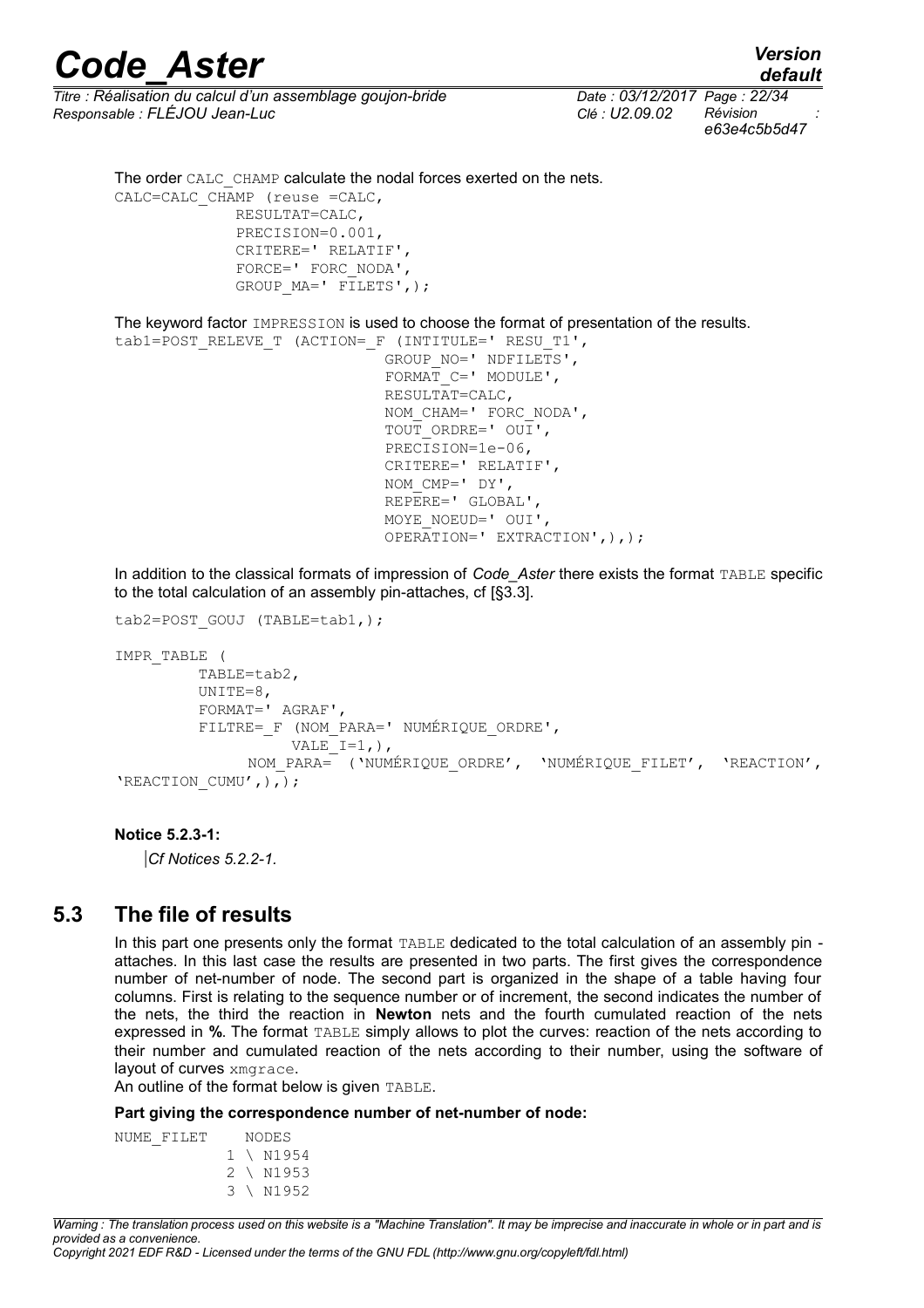$\overline{T}$ *Titre : Réalisation du calcul d'un assemblage goujon-bride Responsable : FLÉJOU Jean-Luc Clé : U2.09.02 Révision :*

 4 \ N1951 5 \ N1950 . . . . . . . . . . 52 \ N1903 53 \ N1902 54 \ N1901 55 \ N1900 56 \ N1899

**Part giving the sequence number, the number of net, the reaction (in NR) and the cumulated reaction (in % of the total), example for the sequence number five:**

| NUME ORDRE | NUME FILET |    | REACTION        | REACTION CUMU |
|------------|------------|----|-----------------|---------------|
|            | 5          | 1  | 3.75966E+05     | 7.51932E+00   |
|            | 5          | 2  | 3.63799E+05     | 1.47953E+01   |
|            | 5          | 3  | $0.00000E + 00$ | 1.47953E+01   |
|            | 5          | 4  | $0.00000E + 00$ | 1.47953E+01   |
|            | 5          | 5  | 3.09596E+05     | 2.09872E+01   |
|            | 5          | 6  | 2.84261E+05     | 2.66724E+01   |
|            |            |    |                 |               |
|            |            |    |                 |               |
|            |            |    |                 |               |
|            | 5          | 52 | 3.35943E+04     | 9.66590E+01   |
|            | 5          | 53 | $3.59525E + 04$ | 9.73780E+01   |
|            | 5          | 54 | 3.90373E+04     | 9.81588E+01   |
|            | 5          | 55 | 4.31747E+04     | 9.90223E+01   |
|            | 5          | 56 | 4.88871E+04     | 1,00000E+02   |
|            |            |    |                 |               |

#### **Notice 5.3-1:**

*The sequence number corresponds to the increment of load.*

### **5.4 The file of messages**

This file contains the whole of the orders *Code\_Aster*, database and the whole of the orders produced by the macro-orders. We do not give here an outline of the file of messages (.mess), the eager reader of more than details will be able to consult the files of messages of the cases tests ZZZZ120A and ZZZZ120B.

*e63e4c5b5d47*

# *default*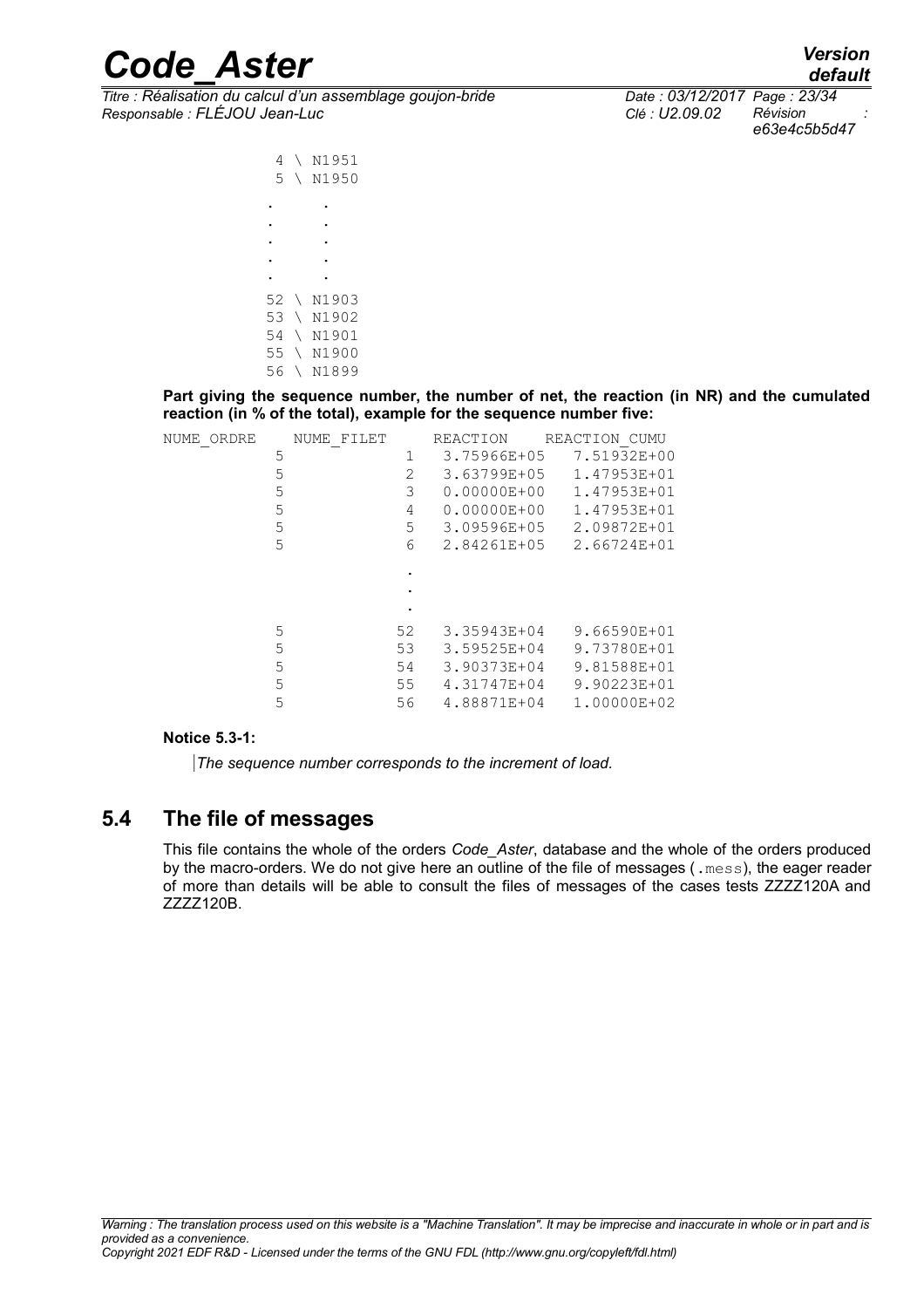$\overline{T}$ itre : Réalisation du calcul d'un assemblage goujon-bride *Responsable : FLÉJOU Jean-Luc Clé : U2.09.02 Révision :*

*e63e4c5b5d47*

## **6 Presentation and use of the database**

### **6.1 General information**

A threaded assembly leads to a modeling beam for the pin (element of beam) and 2D for the nets (discrete elements with two nodes) and attaches it (axisymmetric elements 2D). The three elements of an assembly are schematized on [Figure 6.1-a].





The pin and the support have a linear elastic behavior. The nonlinear behavior is localised in the nets. It applies to the discrete elements and is given in an independent way by a local calculation 2D axisymmetric whose one exploited the results. This behavior appears in the form of a relation, indexed by the position of the net in the structure, between a difference in displacement  $(u-v)$  and shearing forces it  $\tau = q = f(u-v)$  who is associated for him. Knowing the behavior of the elements constituting an assembly, the total problem is solved of which displacements of the pin  $u(y)$  and of the support  $v(y)$  are solutions.

These are the various relations which are described, in the form of functions given point by point, in the base presented in this note. These curves were obtained for **the tractions exerted at the top of the pin and not of compressions**.

Within the framework of the summary above, certain parameters characteristic of a given assembly intervene only during the integration of the total problem.

*default*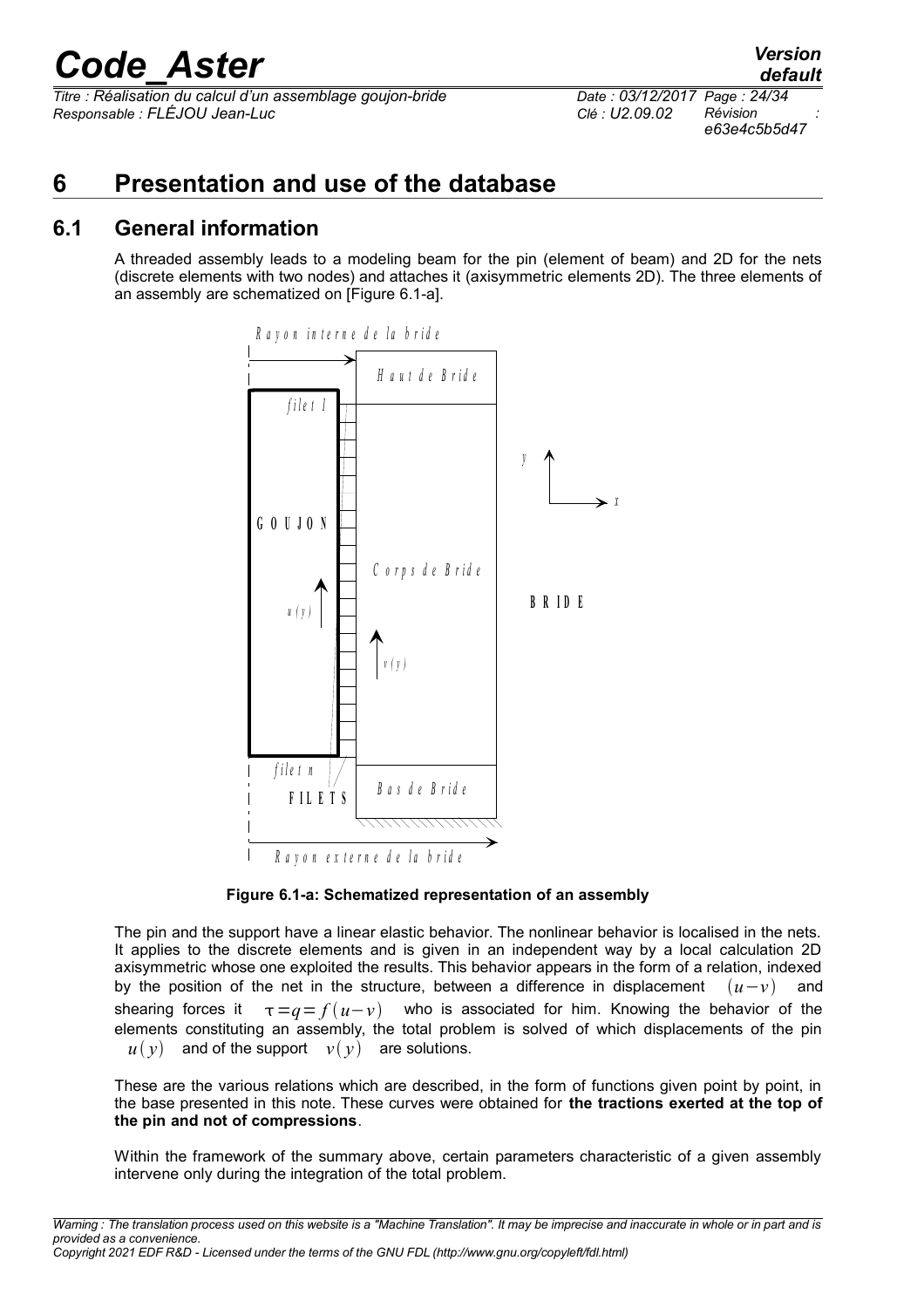*default*

It is the case, for example, amongst nets, of the total effort exerted at the top of the pin, the conditions of blocking of the support (side surface and/or bases blocked (S)). These parameters thus do not appear in the specifications of a curve characteristic of a net.

The parameters which, on the other hand, determine the behavior of the nets are listed below:

- **Designation of the standardized form of the geometry of the pin, example:** M33, M155 ;
- Type of the assembly pin-attaches, example: NOMINAL or HELICOIL ;
- Stiffener top of support, example: WITH or WITHOUT ;
- Geometrical characteristics of game, example: MINIS or MAXIMUM ;
- Behavior of the nets and condition of contact pin/tapping, example: RUBBER BAND (linear rubber band) or ELASTOPLASTIC nonlinear traction diagram).

Each combination of these various parameters thus leads a priori to a specific relation shearing-jump of displacement. One locates each one of these combinations by a letter, for example: for the standardized form of the geometry of the pin M33, if the assembly pin-attaches is NOMINAL, the stiffener top of support present (WITH), game MAXIMUM and the behavior of the nets ELASTOPLASTIC one will speak about the pin M33 of alternative With, noted: M33 A, cf [Table 6.2-3] association forms standardized geometry of the pin (M33) and alternative (With) identify in a single way the card of an assembly gathering the whole of the data relating to it (geometry of the assembly, characteristic of the assembly, curved of behavior of the files  $\tau = q = f(u-v)$  ts, definition of materials of the support and the pin) in the base, cf [Table 6.3-1] and [Table 6.3-2].

#### **Remarks 6.1-1:**

- *All configurations other than those with thread inserts (HELICOIL), cf [bib3], [bib4], were calculated in plasticity. If it is wanted nevertheless that the nets have a linear elastic behavior it will be necessary to use* RELATION=' DIS\_GOUJ2E\_ELAS' *keyword* BEHAVIOR *order* STAT\_NON\_LINE*, cf [§ 5.2.3].*
- *The curves representative of anomalies are also specific place of the nets carrying these anomalies, With and B respectively locating in the card of an assembly that of the first and second net.*
- *The user will have to ensure himself that the types of behavior of the nets which it chose correspond or not to a configuration calculated in the base.*

### **6.2 Presentation of the curves introduced into the database**

One presents, here version 1.0 of the database at the date of the 9/16/1999. The complete base can be obtained from EDF/BPI/UTO.

[Table 6.2-1] gathers the geometries available with their characteristics of assembly.

| Geometry | Section of the pin<br>(in mm $2$ ) | Ray external of the<br>pin (in mm) | Thickness of the<br>net<br>(in mm) | Interior ray of the<br>support (in mm) |
|----------|------------------------------------|------------------------------------|------------------------------------|----------------------------------------|
| M33      | $6.45E + 02$                       | 14.3286E+00                        | 3.5                                | 16.5                                   |
| M64      | 2.715E+03                          | 29.3975E+00                        | 6.0                                | 34.0                                   |
| M90      | 5.845E+03                          | 43.1338E+00                        | 3.0                                | 45.0                                   |
| M115     | 9.724E+03                          | 55.6349E+00                        | 3.0                                | 57.5                                   |
| M155     | 1.704E+04                          | 73.6478E+00                        | 4.0                                | 80.0                                   |
| M180     | 2.337E+04                          | 86.2491E+00                        | 4.0                                | 90.0                                   |
| M186     | $2.487E + 04$                      | 88.9740E+00                        | 6.0                                | 93.0                                   |

#### **Table 6.2-1: List of the geometries of assemblies threaded available in the database**

[Table 6.2-2] presents materials available as well for the support as the pin. Some of these materials are not used that for the support or that for the pin, cf [Table 6.2-3].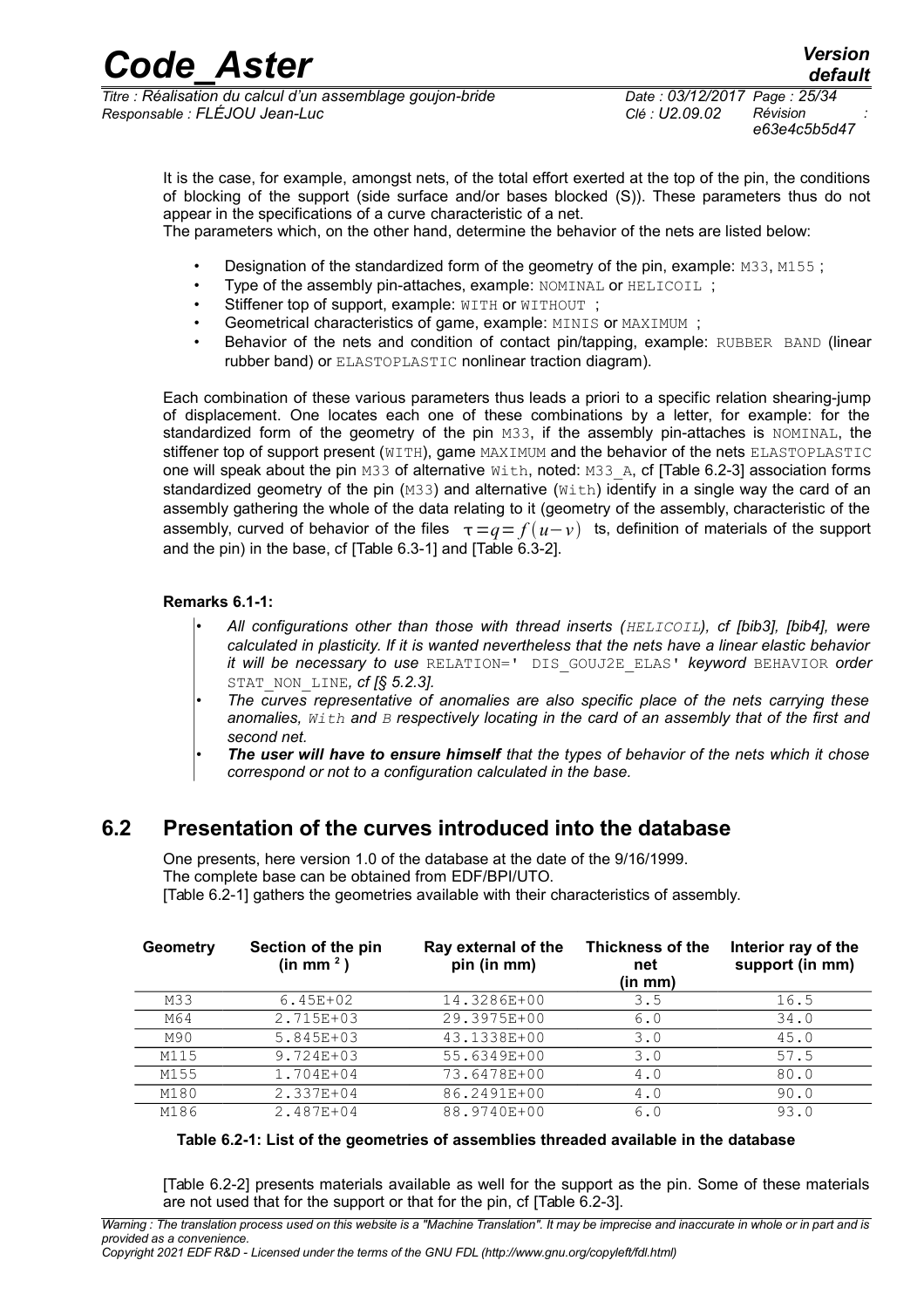*Titre : Réalisation du calcul d'un assemblage goujon-bride Date : 03/12/2017 Page : 26/34 Responsable : FLÉJOU Jean-Luc Clé : U2.09.02 Révision :*

*e63e4c5b5d47*

| <b>Material</b>                  | <b>YOUNG modulus</b><br>for the pin<br>(in MPa) | <b>YOUNG modulus</b><br>for the support (in MPa) | <b>Poisson's</b><br>ratio |
|----------------------------------|-------------------------------------------------|--------------------------------------------------|---------------------------|
| 16MND5                           | 1.90000E+05                                     | 11.93800E+05                                     | 0.3                       |
| 40NCDV                           | 1.91139E+05                                     | 12.00962E+05                                     | 0.3                       |
| (300 C)<br>Z3CN 20 09<br>М       | 1.76500E+05                                     | 11.08982E+05                                     | 0.3                       |
| 40NCD<br>1300<br>$\mathcal{C}$ ) | 1.85000E+05                                     | 11.62389E+05                                     | 0.3                       |
| 20MND5<br>(316 C)                | 1.95000E+05                                     | 12.25200E+05                                     | 0.3                       |
| 42CDV4<br>(316 p3)               | 1.90220E+05                                     | 11.95188E+05                                     | 0.3                       |
| (343 C)<br>16MND5                | 1.90000E+05                                     | 11.93800E+05                                     | 0.3                       |
| 40NCDV<br>(343 C)                | 1.90000E+05                                     | 11.93800E+05                                     | 0.3                       |

#### **Table 6.2-2: List of materials available in the database.**

In [Table 6.2-3] the list of the configurations of assemblies threaded in the database of the nets was gathered.

#### **Notice 6.2-1:**

*The Young modulus of the support is multiplied by*  $2\pi$  because it is treated in 2D *axisymmetric, whereas the pin is in beam.*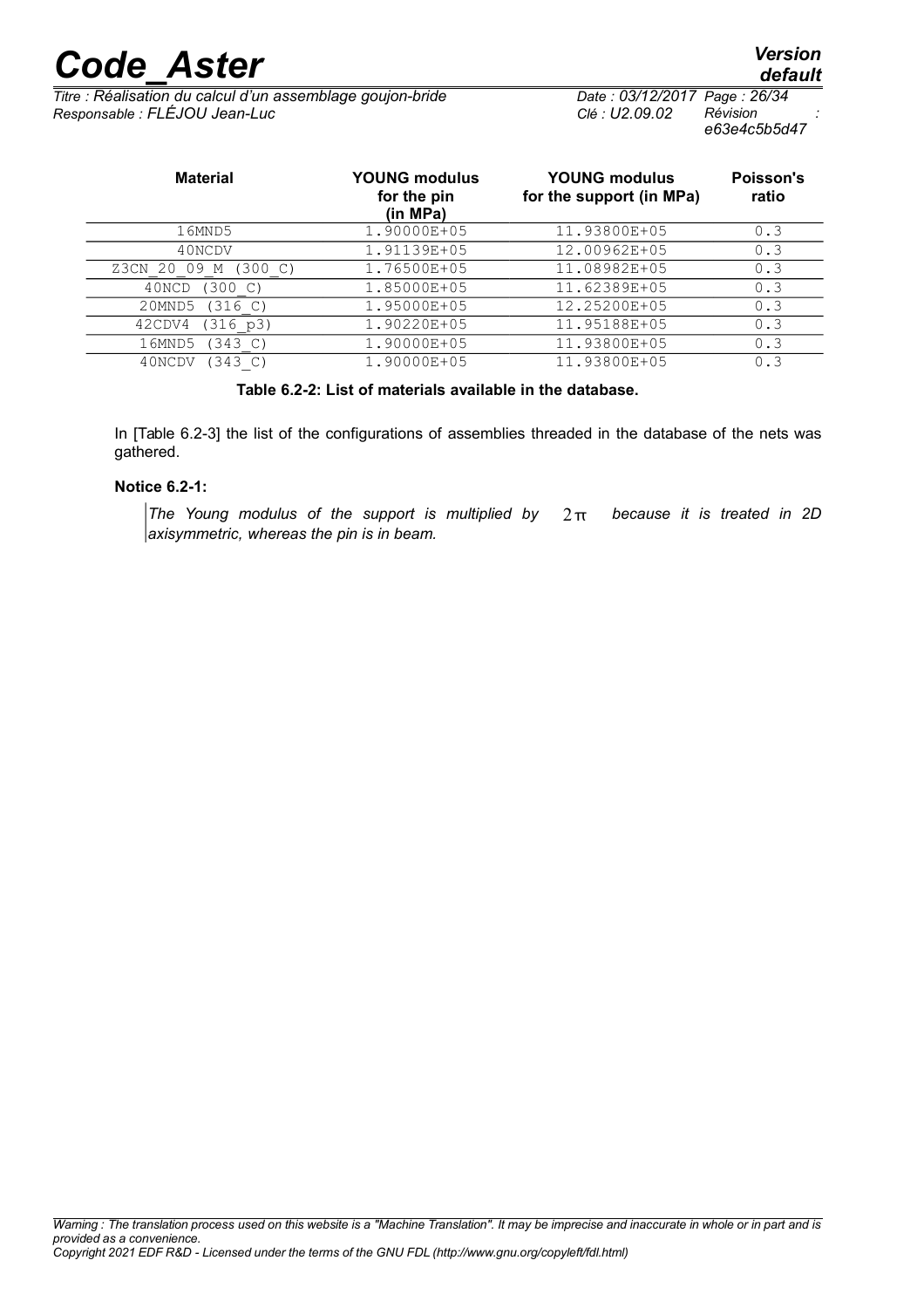*Titre : Réalisation du calcul d'un assemblage goujon-bride Date : 03/12/2017 Page : 27/34 Responsable : FLÉJOU Jean-Luc Clé : U2.09.02 Révision :*

*e63e4c5b5d47*

| Type of pin<br>and<br><b>Alternative</b> | <b>WITH or</b><br><b>WITHOUT</b><br>high of<br>attach | Game<br><b>MINIS</b><br><b>MAXIMUM</b> | Configured<br>tion of the net | <b>Material</b><br>attach   | <b>Material pin</b> | <b>Behavior</b> |
|------------------------------------------|-------------------------------------------------------|----------------------------------------|-------------------------------|-----------------------------|---------------------|-----------------|
|                                          |                                                       |                                        |                               | 20MND5                      | 42CDV4              | ELASTOPLASTIC   |
| M33 A                                    | WITH                                                  | MAXIMUM                                | NOMINAL                       | (316 C)                     | (316 p3)            |                 |
|                                          |                                                       |                                        |                               | 20MND5                      | 42CDV4              | ELASTOPLASTIC   |
| M33 B                                    | WITHOUT                                               | MAXIMUM                                | NOMINAL                       | (316 C)                     | $(316_p3)$          |                 |
|                                          |                                                       |                                        |                               | 20MND5                      | 42CDV4              | ELASTOPLASTIC   |
| M33 C                                    | WITH                                                  | MINIS                                  | NOMINAL                       | (316 C)                     | (316 p3)            |                 |
|                                          |                                                       |                                        |                               | 20MND5                      | 42CDV4              | ELASTOPLASTIC   |
| M33 D                                    | WITHOUT                                               | MINIS                                  | NOMINAL                       | (316 C)                     | $(316_p3)$          |                 |
|                                          |                                                       |                                        |                               | 20MND5                      | 42CDV4              | ELASTOPLASTIC   |
| M33 E                                    | WITH                                                  | MAXIMUM                                | NOMINAL                       | (316 C)                     | (316 p3)            |                 |
|                                          |                                                       |                                        |                               |                             |                     | ELASTOPLASTIC   |
| M64 A                                    | WITH                                                  | MAXIMUM                                | NOMINAL                       | 16MND5                      | 40NCDV              |                 |
| M90_A                                    | WITH                                                  | MAXIMUM                                | NOMINAL                       | Z3CN 20 09 M<br>(300 C)     | 40NCD<br>(300 C)    | ELASTOPLASTIC   |
| M90 B                                    | WITH                                                  | MINIS                                  | NOMINAL                       | Z3CN_20_09_M<br>(300 C)     | 40NCD<br>(300 C)    | ELASTOPLASTIC   |
| M115 A                                   | WITH                                                  | MAXIMUM                                | NOMINAL                       | Z3CN 20 09 M<br>(300 C)     | 40NCD<br>(300 C)    | ELASTOPLASTIC   |
| M115 B                                   | WITHOUT                                               | MAXIMUM                                | NOMINAL                       | Z3CN 20 09 M<br>$(300 \nC)$ | 40NCD<br>(300 C)    | ELASTOPLASTIC   |
| M115 C                                   | WITHOUT                                               | MINIS                                  | NOMINAL                       | Z3CN 20 09 M<br>(300 C)     | 40NCD<br>(300 C)    | ELASTOPLASTIC   |
| M115 D                                   | WITH                                                  | MAXIMUM                                | NOMINAL                       | Z3CN 20 09 M<br>(300 C)     | 40NCD<br>(300 C)    | ELASTOPLASTIC   |
| M115 E                                   | WITH                                                  | MAXIMUM                                | NOMINAL                       | Z3CN 20 09 M<br>(300 C)     | 40NCD<br>(300 C)    | ELASTOPLASTIC   |
| M155 A                                   | WITH                                                  | MAXIMUM                                | NOMINAL                       | 16MND5                      | 40NCDV              | ELASTOPLASTIC   |
| M155 B                                   | WITHOUT                                               | MAXIMUM                                | NOMINAL                       | 16MND5                      | 40NCDV              | ELASTOPLASTIC   |
|                                          |                                                       |                                        |                               |                             |                     | ELASTOPLASTIC   |
| M155 C                                   | WITH                                                  | MINIS                                  | NOMINAL                       | 16MND5                      | 40NCDV              |                 |
| M155 D                                   | <b>TUOHTIW</b>                                        | MAXIMUM                                | HELICOIL                      | 16MND5                      | 40NCDV              | ELASTOPLASTIC   |
|                                          |                                                       |                                        |                               |                             |                     | ELASTOPLASTIC   |
| M180 A                                   | WITH                                                  | MAXIMUM                                | NOMINAL                       | 16MND5                      | 40NCDV              |                 |
| M180 B                                   | WITHOUT                                               | MAXIMUM                                | NOMINAL                       | 16MND5                      | 40NCDV              | ELASTOPLASTIC   |
|                                          |                                                       |                                        |                               |                             |                     | ELASTOPLASTIC   |
| M180 C                                   | WITH                                                  | MINIS                                  | NOMINAL                       | 16MND5                      | 40NCDV              |                 |
|                                          |                                                       |                                        |                               | 16MND5                      | 40NCDV              | ELASTOPLASTIC   |
| M186 A                                   | WITH                                                  | MAXIMUM                                | NOMINAL                       | (343 C)                     | (343 C)             |                 |
|                                          |                                                       |                                        |                               | 16MND5                      | 40NCDV              | ELASTOPLASTIC   |
| M186 B                                   | WITH                                                  | MINIS                                  | NOMINAL                       | (343 C)                     | (343 C)             |                 |

#### **Table 6.2-3: List of the configurations of assemblies threaded available in the database version 1.00 of the 9/16/1999**

The curves of behavior (force of shearing - game) which are in the database are form presented in [Table 6.2-4]. Sizes *u*−*v* and *q* are respectively expressed in mm and Newton.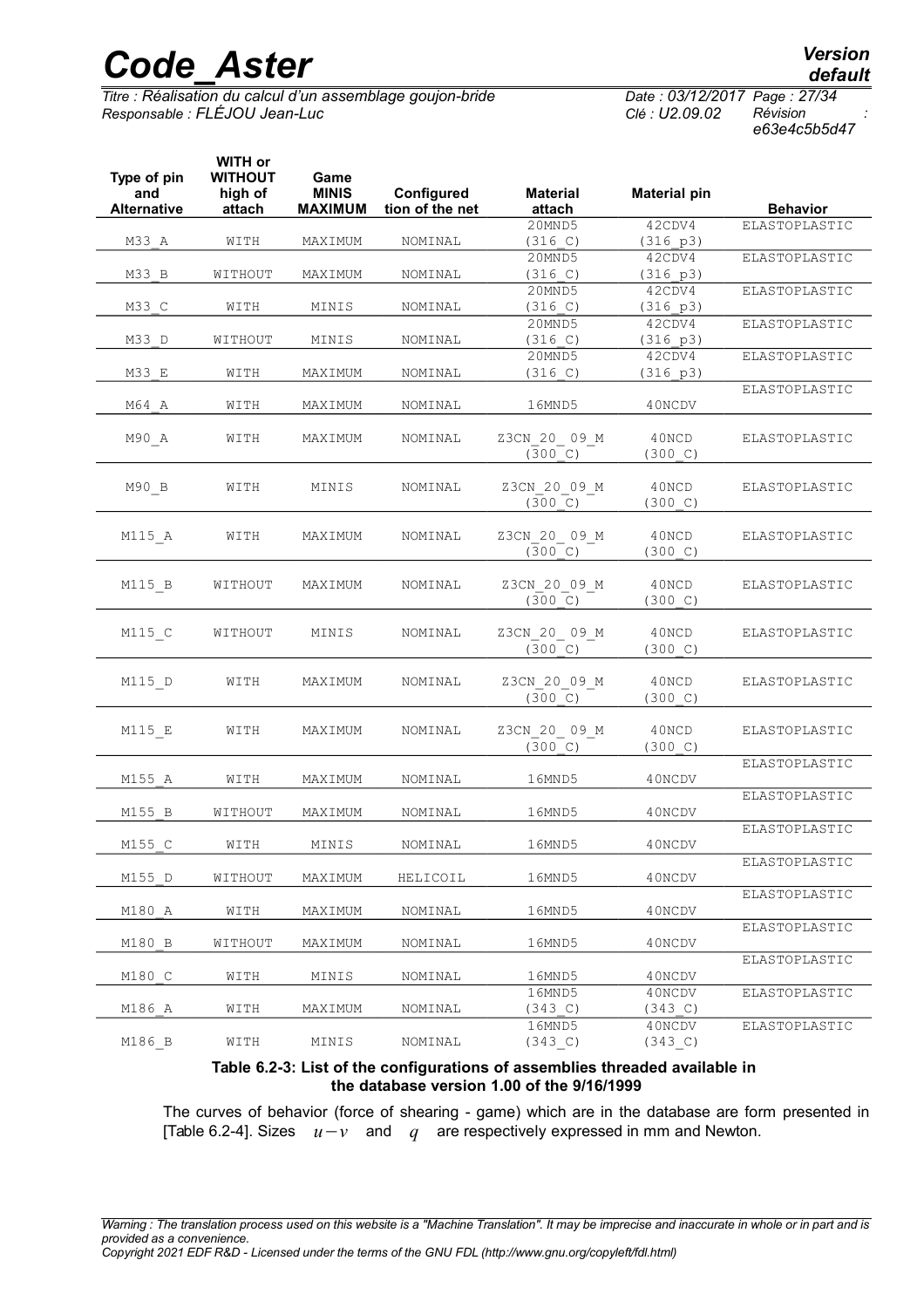$\overline{T}$ itre : *Réalisation du calcul d'un assemblage goujon-bride Responsable : FLÉJOU Jean-Luc Clé : U2.09.02 Révision :*

*e63e4c5b5d47*

| $u - v$         |           |
|-----------------|-----------|
| $1.4454D - 03$  | 5960.40   |
| 7.8791D-03      | 32289.00  |
| $1.4830D - 02$  | 57528.00  |
| 2.4101D-02      | 75876.00  |
| $3.1714D - 02$  | 82719.00  |
| $3.9722D - 02$  | 88368.00  |
| 4.7951D-02      | 93345.00  |
| $5.6338D - 02$  | 97836.00  |
| $6.4836D - 02$  | 102012.00 |
| 10.8080D-02     | 120678.00 |
| $15.1800D - 02$ | 136881.00 |
| $19.5490D - 02$ | 151413.00 |
| 23.8870D-02     | 164658.00 |
| 28.1710D-02     | 176835.00 |
| 32.3800D-02     | 188022.00 |
| 36.4850D-02     | 198210.00 |
| 40.4850D-02     | 207417.00 |

**Table 6.2-4: Pin M115 alternative A**

## **6.3 Presentation of the database**

s

The database is the object of a specific data processing; certain rules are essential to observe in order to supplement it in a rigorous way.

The file of the base is divided into three parts: the references dates and version, the framework makes dizzy, the cards of the assemblies. These three parts are taken again and detailed below:

The first line contains the date and the number of version of the base. This line is regarded as being a comment.

The framework of the heading makes it possible to note the successive evolutions of the base: author (S), date version and object.

The third part contains the cards of the assemblies. Those are in the following way made up:

ha **The type of the pin as well as the alternative**.

- B **Geometry of the assembly**, left in which one finds: the section of the pin, the ray external of the pin, the height or the step of the net and the interior ray of the support.
- C **Characteristics of the assembly**, one finds there: the configuration net, the characteristic high of support, the type of game, the mechanical behavior, the material attaches and the material pin.
- D **Curves describing the behavior of the nets** (FIRST NET, SECOND NET, CURRENT NET,  $\rightarrow$
- E **Materials of the support and the pin** : the Young modulus and the Poisson's ratio.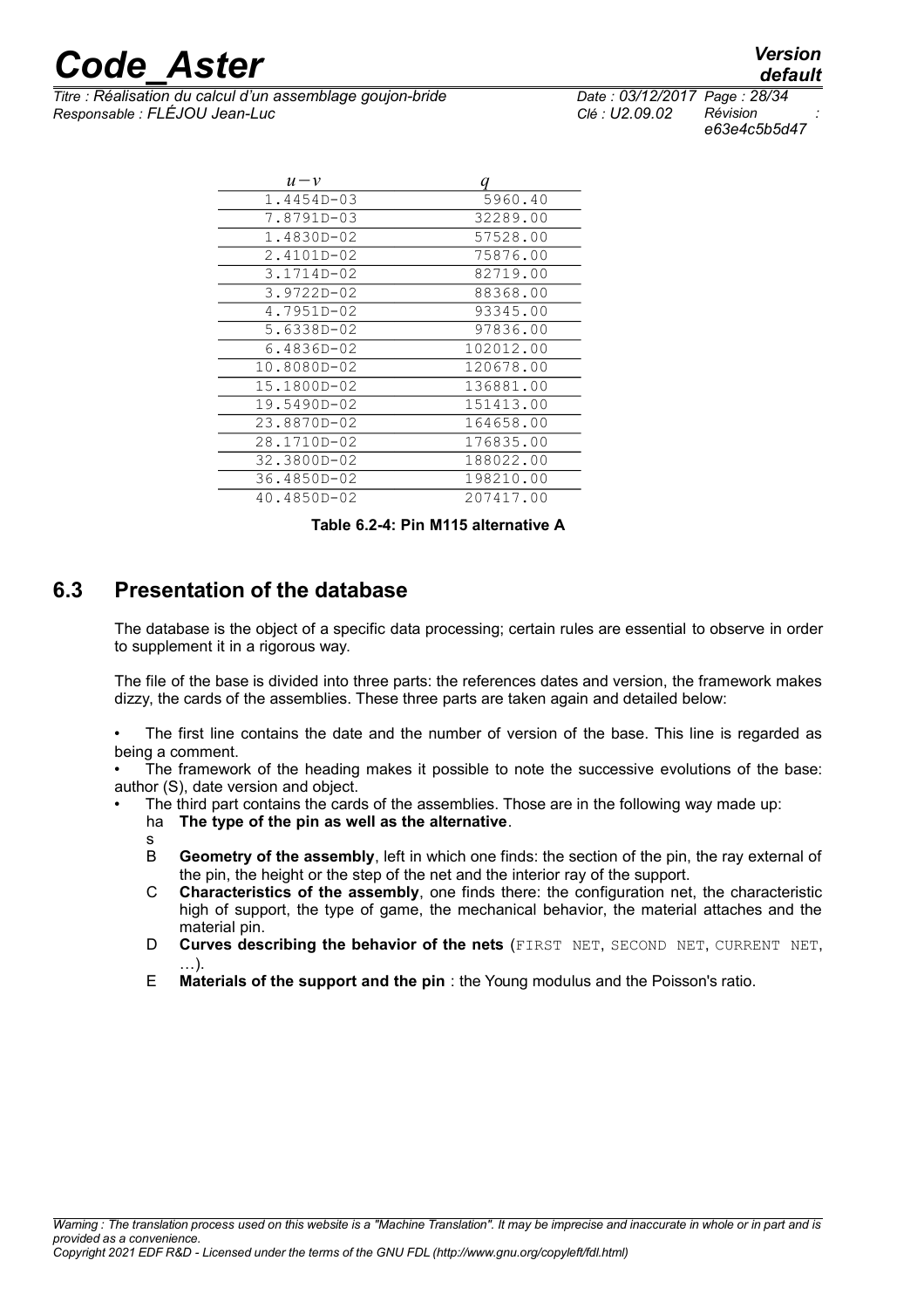*e63e4c5b5d47*

Each data is located by one **single name**, for example for the pin of the type M33 and of alternative With one a:

| <b>Name</b> | <b>Definition</b>                                         |
|-------------|-----------------------------------------------------------|
| SGM33A      | section of the pin                                        |
| REGM33A     | ray external of the pin                                   |
| HFM33A      | height or not of the net                                  |
| RIBM33A     | interior ray of the support                               |
| CFM33A      | configuration net                                         |
| HBM33A      | high of support                                           |
| COM33A      | mechanical behavior                                       |
| MABM33A     | name of material of the support                           |
| MAGM33A     | name of material of the pin                               |
| PFM33A      | behavior of the first net                                 |
| DFM33A      | behavior of the second net                                |
| FCM33A      | behavior of the current nets                              |
| MGM33A      | definition of material of the pin ( $E$ and NAKED)        |
| MBM33A      | definition of material of the support ( $E$ and $NAKED$ ) |

#### **Table 6.3-1: Definitions of the names**

Each name must have with more the eight alphanumerics. In addition, there exists for certain types of pin of the particular nets, for example for the pin of the type M180 and of alternative With:

| <b>Name</b> | <b>Definition</b>                                              |
|-------------|----------------------------------------------------------------|
| FTM180A     | behavior of a truncated net                                    |
| FTAM180A    | behavior of a truncated net of type A                          |
| FTBM180A    | behavior of a truncated net of type B                          |
| JHTM180A    | behavior of a net whose game is except tolerance               |
| HTAM180A    | behavior of a net whose game is except tolerance of the type A |
| HTBM180A    | behavior of a net whose game is except tolerance of the type B |

**Table 6.3-2: Definitions of the names of the particular nets**

### **6.4 Food of the database in curves of behavior of the nets**

A local calculation is necessary each time a new combination of parameters must be studied. These calculations are carried out by finite elements, and it is a specific postprocessing which provides to each step of load, the difference  $u-v$  and the value of the axial load  $\tau$  corresponding. That was described in former publications [bib4], [bib5] and [bib6]. The evolution of the database is on the initiative of the U.T.O.

### **6.5 Version 1.00 of the database**

Hereafter an extract of the database concerning the behaviour of the threaded assemblies is presented in its version 1.00 the 9/16/1999: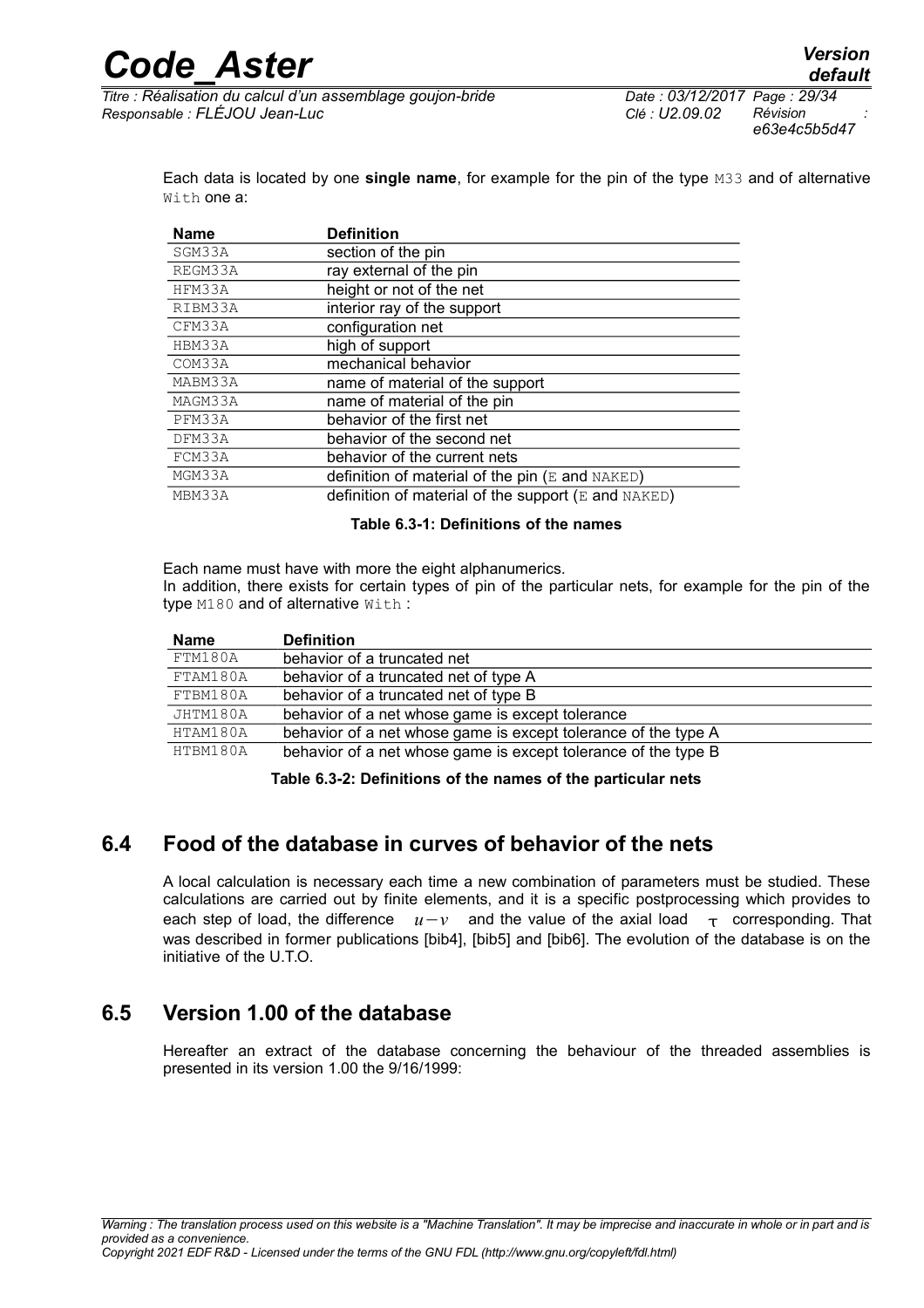$\overline{T}$ itre : Réalisation du calcul d'un assemblage goujon-bride *Responsable : FLÉJOU Jean-Luc Clé : U2.09.02 Révision :*

*e63e4c5b5d47*

# DATES: 9/16/1999 VERSION: 1.00 # # MODIFICATION # AUTHOR : J. ANGLES # DATE : 9/16/1999 # VERSION: 1.00 # OBJECT : CUTTING TO SIZE ASTER # OLD DATABASE # #------------------------------------------------------ # M33\_REF\_A.NOMI | #------------------------------------------------------ # DEPARTMENT: EPN # DATES: 11/15/1995 #------------------------------------------------------ # GEOMETRY OF THE ASSEMBLY | #------------------------------------------------------ #------------------------------------------------------ # SECTION OF THE PIN (IN MM) #  $SGM33A = 6.45E+02$ # # RAY EXTERNAL OF THE PIN (IN MM) # REGM33A = 14.328638337E+00 # # HEIGHT OR NOT OF THE NET (IN MM) # HFM33A = 3.5 # # INTERIOR RAY OF THE SUPPORT (IN MM) #  $RIBM33A = 16.5$ #------------------------------------------------------ # CHARACTERISTICS OF THE ASSEMBLY | #------------------------------------------------------ #------------------------------------------------------ # CONFIGURATION NET # CFM33A = 'NOMINAL' # # HIGH OF SUPPORT #  $HBM33A = 'WITH'$ # # GAME # JEM33A = 'MAXIMUM' # # BEHAVIOR # COM33A = 'ELASTOPLASTIC'

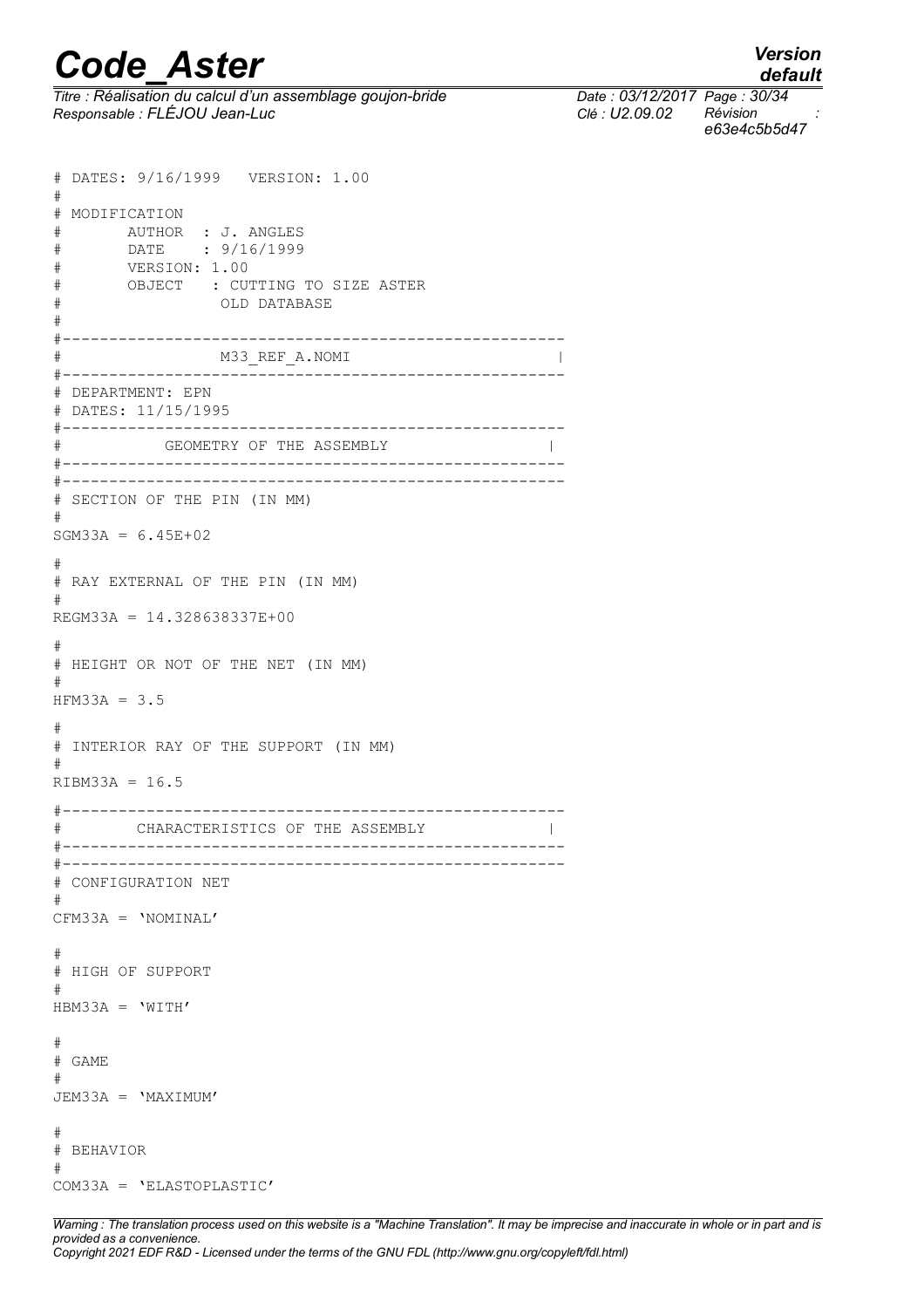*Titre : Réalisation du calcul d'un assemblage goujon-bride Date : 03/12/2017 Page : 31/34 Responsable : FLÉJOU Jean-Luc Clé : U2.09.02 Révision :*

*default e63e4c5b5d47*

# # MATERIAL ATTACHES # MABM33A = '20MND5-316\_C'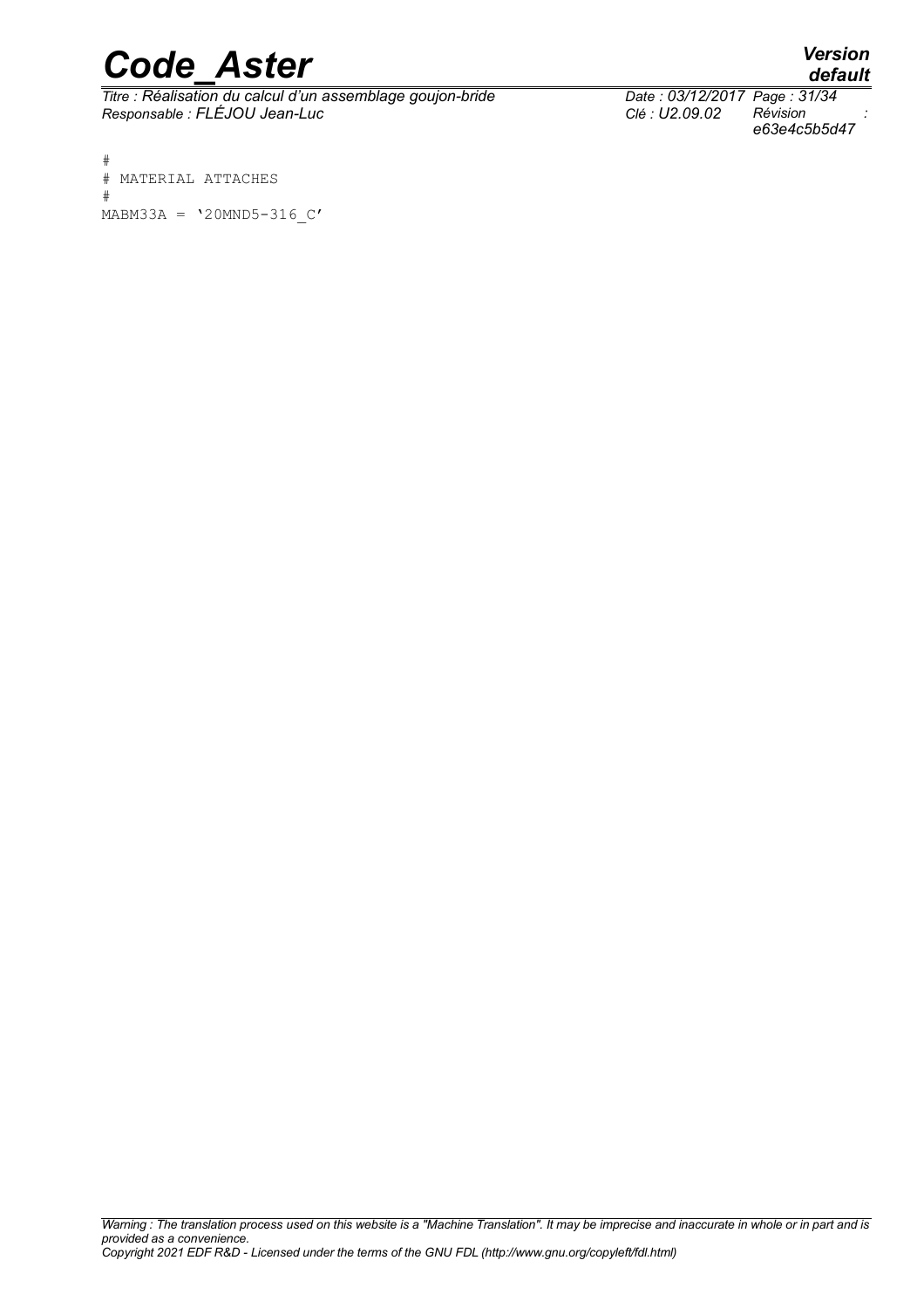*Titre : Réalisation du calcul d'un assemblage goujon-bride Date : 03/12/2017 Page : 32/34 Responsable : FLÉJOU Jean-Luc Clé : U2.09.02 Révision :*

*e63e4c5b5d47*

# # MATERIAL PIN #  $MAGM33A = '42CDV4-316P3'$ # #------------------------------------------------------ # DATA OF CURVES OF AN ASSEMBLY Q=F (UV) | # OR UV IS IN MM AND Q IN NEWTON | #------------------------------------------------------ #------------------------------------------------------ # FIRST NET CURVE OF 17 POINTS PFM33A=DEFI\_FONCTION ( NOM\_PARA=' EPSI', PROL DROITE=' LINEAIRE', PROL\_GAUCHE=' EXCLU', VALE= ( 1.3213E-02, 24288.25, 2.3137E-02, 42441.00, 3.3313E-02, 59633.00, 4.3544E-02, 69713.00, 5.8073E-02, 77787.50, 9.8094E-02, 85445.50, 14.1580E-02, 90562.50, 18.6320E-02, 94640.00, 27.7720E-02, 101346.00,  $46.3750E-02$ ,  $112297.50$ , 65.1530E-02, 121698.50,  $83.9720E-02$ ,  $130354.00$ , 103.8600E-02, 138873.00, 118.9700E-02, 144711.00, 145.2500E-02, 152999.00, 174.0400E-02, 160786.50, 204.2200E-02, 168563.50,  $)$  $)$ # # SECOND NET CURVE OF 17 POINTS DFM33A=DEFI\_FONCTION ( NOM\_PARA=' EPSI', PROL DROITE=' LINEAIRE', PROL\_GAUCHE=' EXCLU', VALE= ( 1.1883E-02, 20395.20, 2.0810E-02, 35716.71, 2.9999E-02, 51450.00, 3.9536E-02, 66048.50, 5.3593E-02, 75936.00, 9.3111E-02, 84672.00,<br>3.6240E-02, 89845.00, 13.6240E-02, 89845.00,<br>18.0690E-02, 93961.00,  $18.0690E-02,$  27.1580E-02, 100555.00, 45.6670E-02, 110901.00, 64.3630E-02, 119444.50, 83.0960E-02, 127176.00, 102.8600E-02, 134708.00, 117.5800E-02, 139947.50,

*Warning : The translation process used on this website is a "Machine Translation". It may be imprecise and inaccurate in whole or in part and is provided as a convenience.*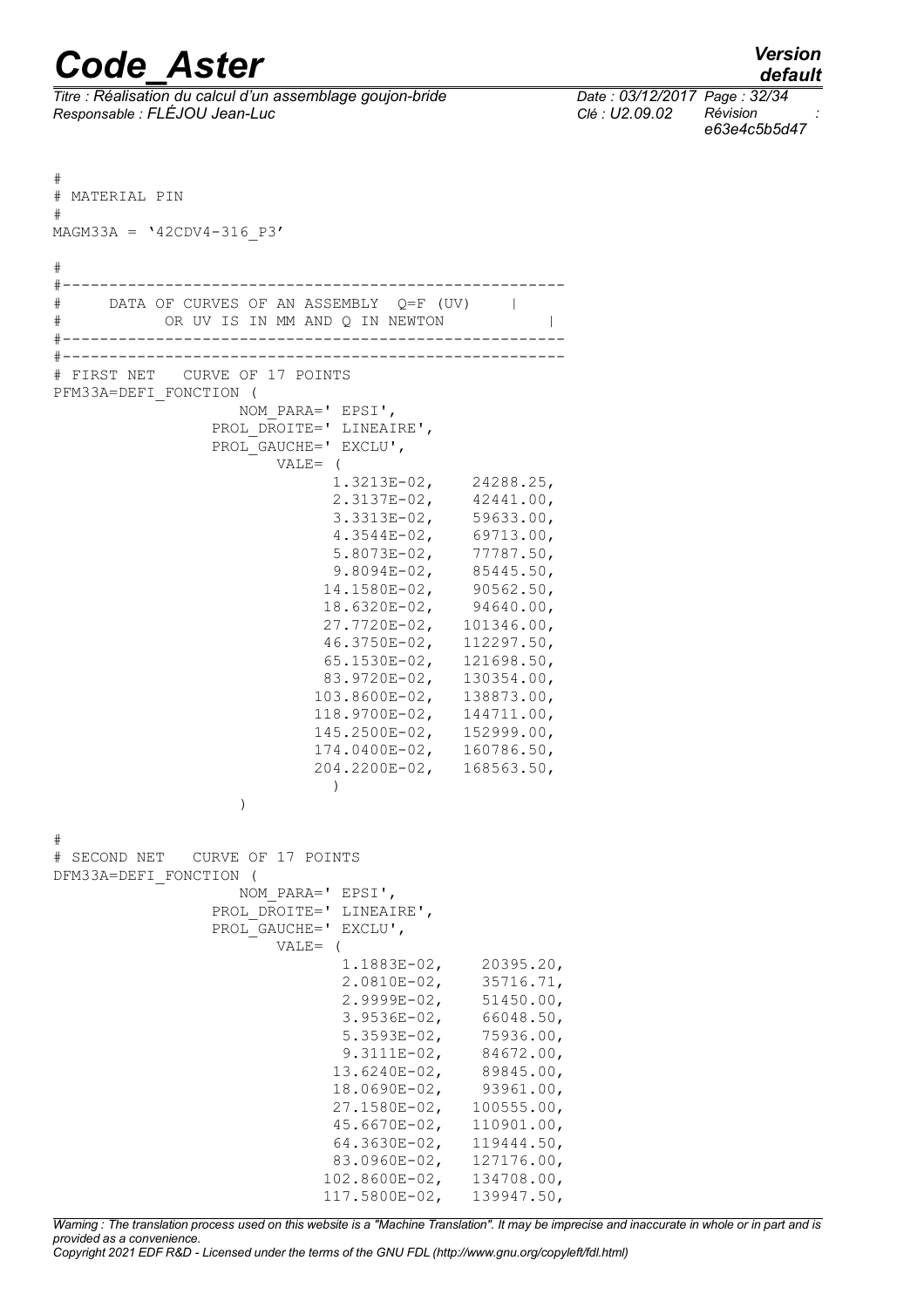)

*Titre : Réalisation du calcul d'un assemblage goujon-bride Date : 03/12/2017 Page : 33/34 Responsable : FLÉJOU Jean-Luc Clé : U2.09.02 Révision :*

*e63e4c5b5d47*

*default*

| 141.6300E-02, | 147542.50, |
|---------------|------------|
| 167.2300E-02, | 154434.00, |
| 193.7600E-02, | 161066.50, |
|               |            |
|               |            |